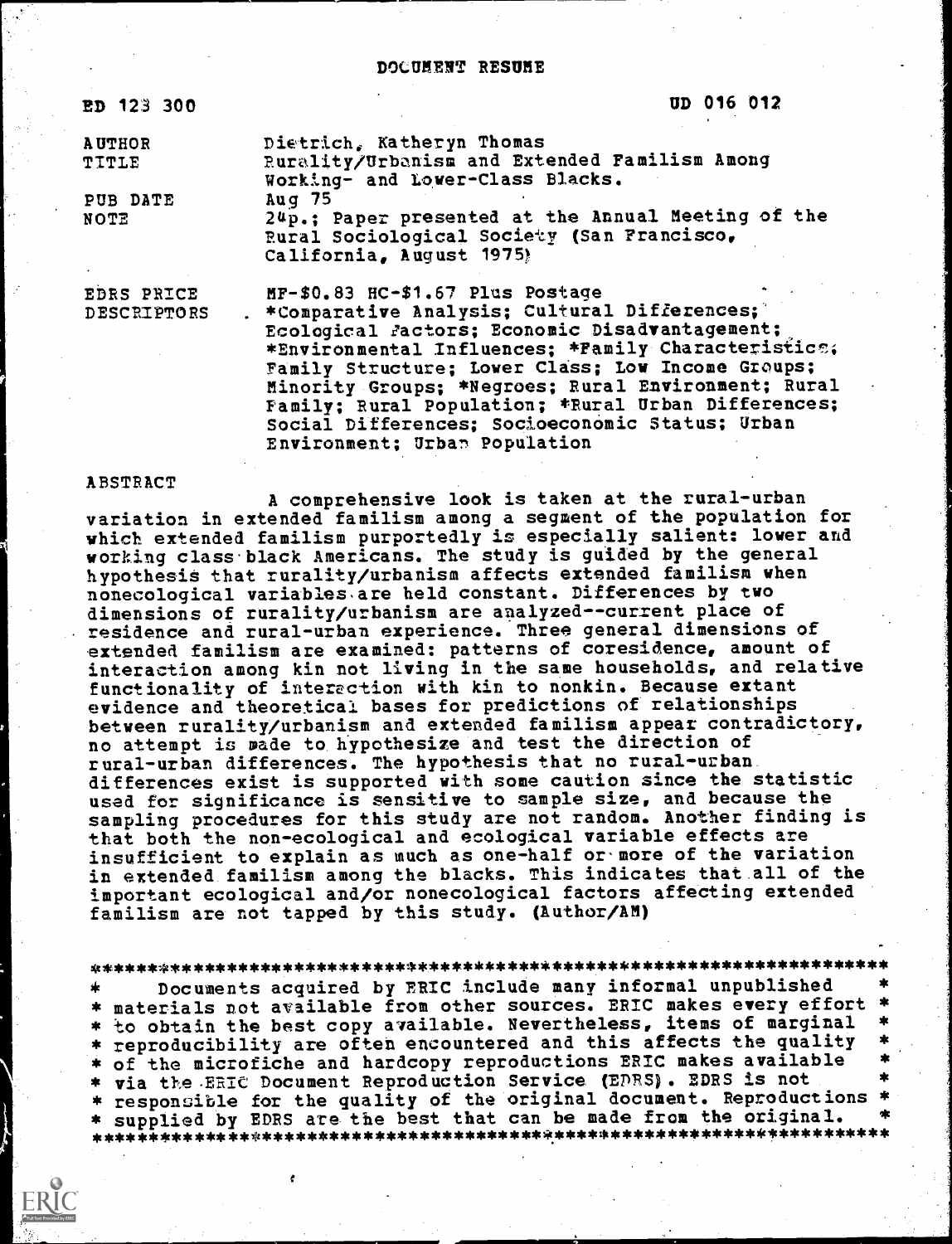U.S. DEPARTMENT OF HEALTH, EDUCATION & WELFARE NATIONAL INSTITUTE OF EDUCATION

THIS DOCUMENT HAS BEEN REPROM<br>DICED EXACTLY AS RECEIVED FROM<br>THE PERSON OR ORGANIZATION ORIGINATING IT POINTS OF VIEW OR OPINIONS<br>STATED DO NOT NECESSARILY REPRE-<br>EDUCATION POSITION OR POLICY<br>EDUCATION POSITION OR POLICY

# RURALITY/URBANISM AND EXTENDED FAMILISM AMONG WORKING- AND LOWER-CLASS BLACKS

ED123300

 $0006012$ 

ER

by

Katheryn Thomas Dietrich Texas Agricultural Experiment Station Texas A&M University

\*Paper to be presented at the annual meetings of the Rural Sociological Society, San Francisco, August, 1975. This paper contributes to TAES project H-2906 and USDA (CSRS) regional project NC-128, "Quality of Life as Influenced by Area of Residence".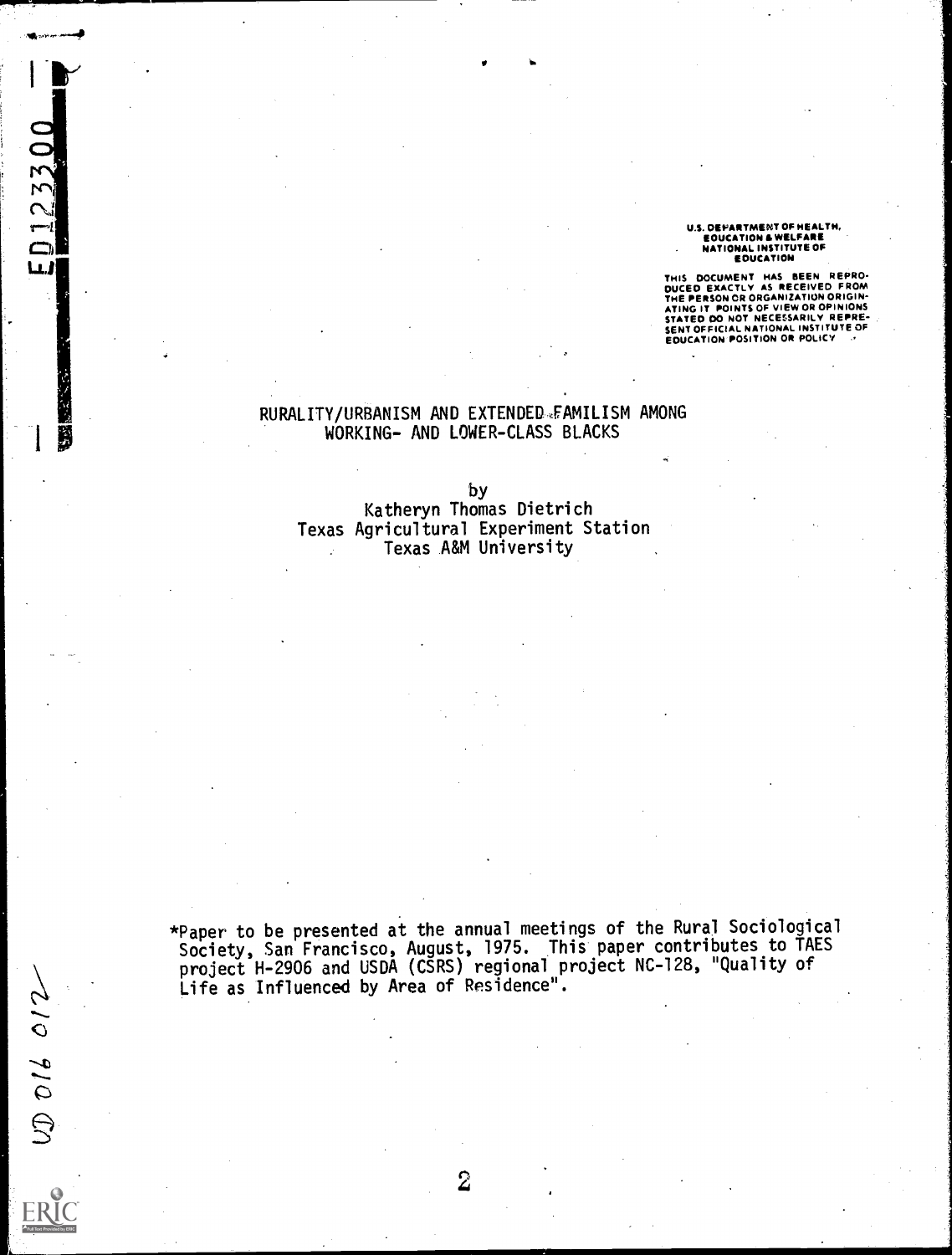# RURALITY/URBANISM AND EXTENDED FAMILISM AMONG WORKING- AND LOWER-CLASS BLACKS

# INTRODUCTION

For decades, sociological interest in extended familism $\frac{1}{2}$  was dominated by debate about the isolation of the nuclear family in urban industrial societies. Unfortunate consequences of this dominating interest was restriction of research on extended familism to metropolitan centers and unwarranted inferences about rural-urban $\frac{2}{1}$  differences from these metropolitan, instead of comparative, studies (Winch and Blumberg, 1968; Straus, 1969). Recent comparative research attempts to correct this situation are few and restricted in scope. They have, focused primarily on the amount of kinship interaction among the white middle-and working-classes. This narrow emphasis neglects the variety of forms which extended familism may take, for example, coresidence as well as,interaction between residences. This emphasis also neglects the functionality of kin interaction,  $\frac{3}{1}$  the relative salience of extended-family interaction to nonfamilial interaction, and specification of the relationship of rurality/urbanism and extended familism among our many racial, ethnic, and social class groups. This study attempts a more comprehensive look at rural-urban variation in extended familism among a segment of our population for which extended familism purportedly is especially salient: lower-and working-class black Americans.

Extended familism has been depicted as so salient'an aspect of life among lower-class blacks (Stack, 1974; Billingsley, 1968; Bernard, 1966; Frazier, 1939; Drake and Cayton, 1962) that it is said to be simultaneously one of the greatest sources of strength and weakness of the lower-class,

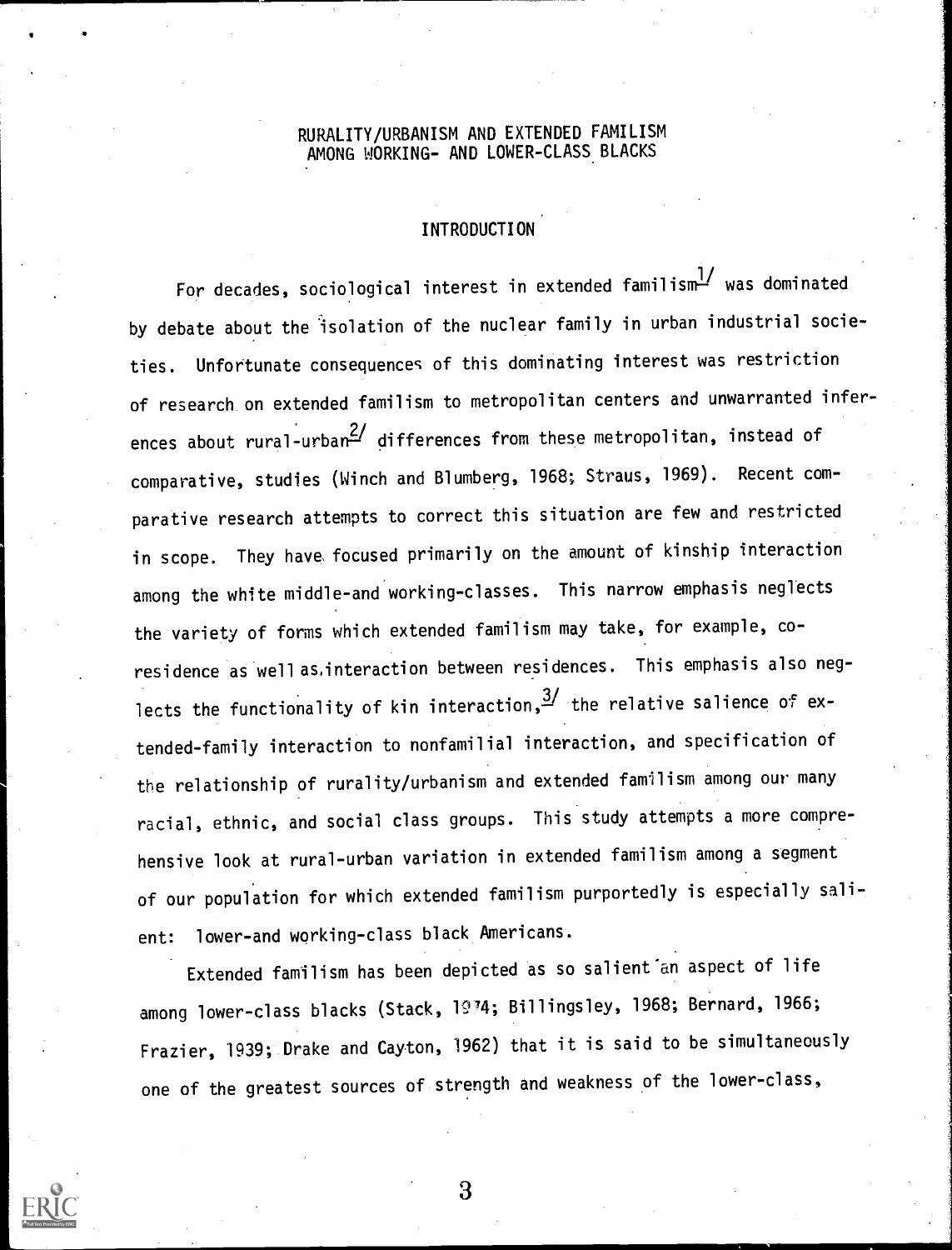black family (Stack, 1974; Cohen aid Hodges, 1963). The strength of extended familism among lower-class blacks is its importance as an adaptive mechanism which enables these disadvantaged Americans to cope with economic deprivation. This extended familism takes the form of reciprocal exchanges of food, clothing, shelter and instrumental services (Stack, 1974), as.well as psychic services (Cohen & Hodges, 1963). Such reciprocity takes the form of coresidence (Billingsley, 1968; Bernard, 1966; Stack, 1974) and exchange among multiple households (Stack, 1974). Patterns of co-residence frequently mentioned in the literature are three-generational households (Bernard, 1966; Frazier, 1939; Drake & Cayton, 1962; Billingsley, 1968) and "child-keeping" (Stack, 1974), as of a grandchild or sibling's child.

In addition, lower-class, black extended familism is reportedly characterized by nearly exclusive restriction of social-interaction systems to kin or "fictive" kin (Cohen & Hodges, 1963) and the primacy of kin over marital relationships (Stack, 1974; Keil, 1966; Cohen & Hodges, 1963). Herein lie the dysfunctions of lower-class, black extended familism. Exclusive dependence on kin precludes access to other potential sources of help and may contribute to a narrow experience world (Cohen & Hodges, 1963). The primacy granted kin relationships drains economic resources from nuclear families and may contribute to instability of nuclear families (Stack, 1974). Stack and Lombardi (Stack, 1974) claim that the latter two dysfunctions, in turn, reduce possiblities for social mobility.

Much of the extant data on extended familism among blacks have been collected in metropolitan ghettoes, are products of small-scale anthropological studies, and describe only the lower-class. Sociologists do not know how pervasive these forms of extended familism are among blacks nor what factors may effect their variatiom. To the extent to which extended familism is



4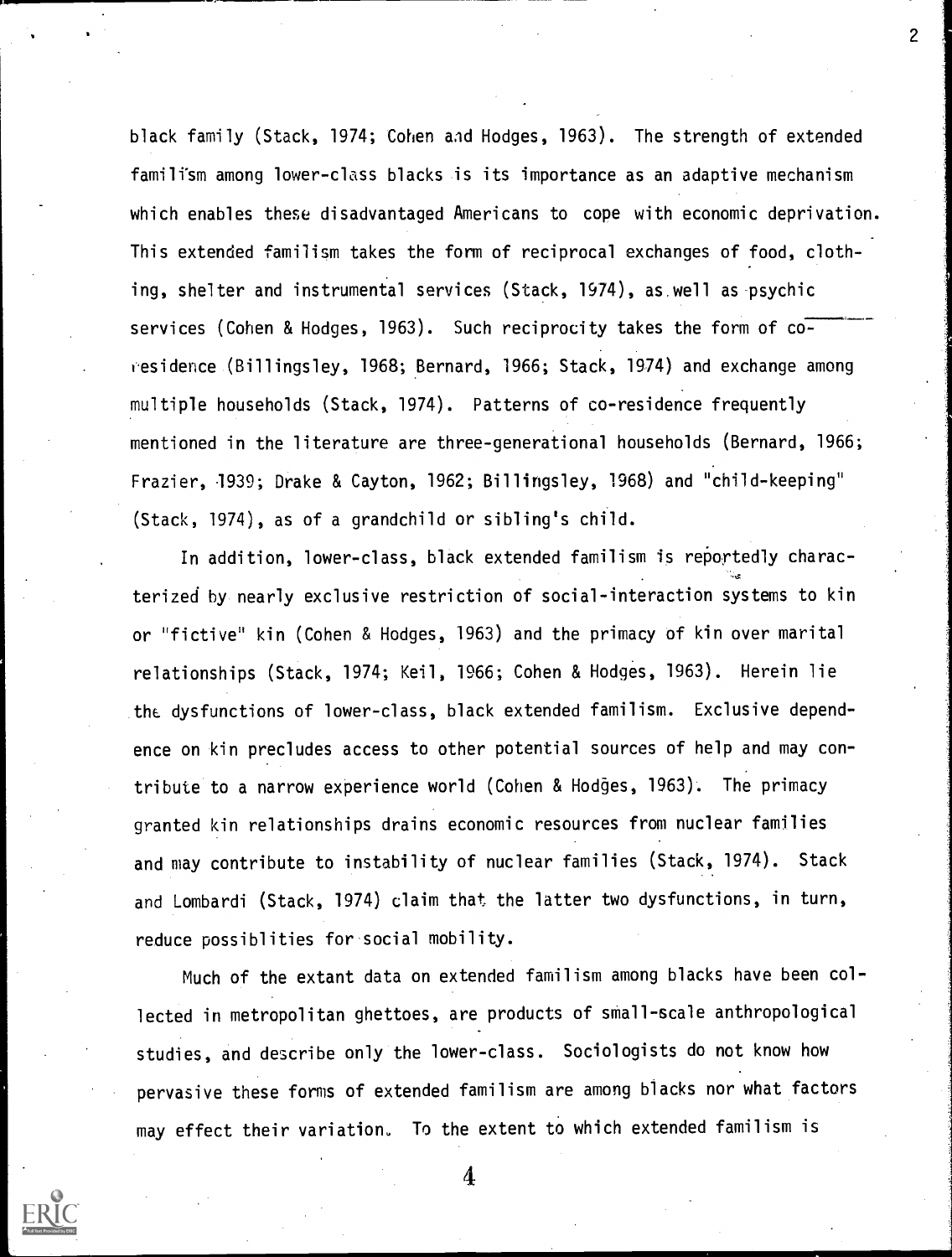functional and dysfunctional, as suggested above, variation along the ruralurban continuum in salience and forms of extended familism would have significant implications with respect to sources of variation in the abilities of black families to cope with economic deprivation, to maintain family stability, and to be socially mobile.

Although evidence exists of high kin interaction among metropolites (Adams, 1968; Bell & Boat, 1962; Litwak, 1960; Feagin, 1968; Stack, 1974), comparative studies reveal differences along two dimensions of the rural-urban continuum: place of residence (Straus, 1969; Winch & Greer, 1968; Kahl, 1968; Mercer, 1967; Bultena, 1969; Key, 1961; Sweetser, 1966) and rural-urban background (Berardo, 1966). In general, the findings of these studies support propositions that rural residence is positively associated with amount of kin interaction (Straus, 1969; Winch and Greer, 1968); instrumental functionality of kin interaction (Winch and Greer, 1968) and co-residence among kin (Mercer, 1967). Likewise, rural background has been found to be positively associated with amount of kin interaction (Berardo, 1966). Results of two studies, however, suggest that the relationship between rurality and extended familism is not always positive nor is it necessarily linear. Bultena (1969) found kin interaction of elderly samples to be greatest in metropolitan areas. Key (1961) found a curvilinear relationship between amount of kin interaction and place of residence, with the order from highest to lowest being: rural, metropolitan, small town, village.

Although only one of the foregoing rural-urban comparisons was of American blacks, Mercer's study of co-residence, the expost facto explanations offered for the observed differences seem about as germane to lower-class.blacks as to the particular populations studied. Thus, such explanations offer at



5

 $\mathcal{S}$  and  $\mathcal{S}$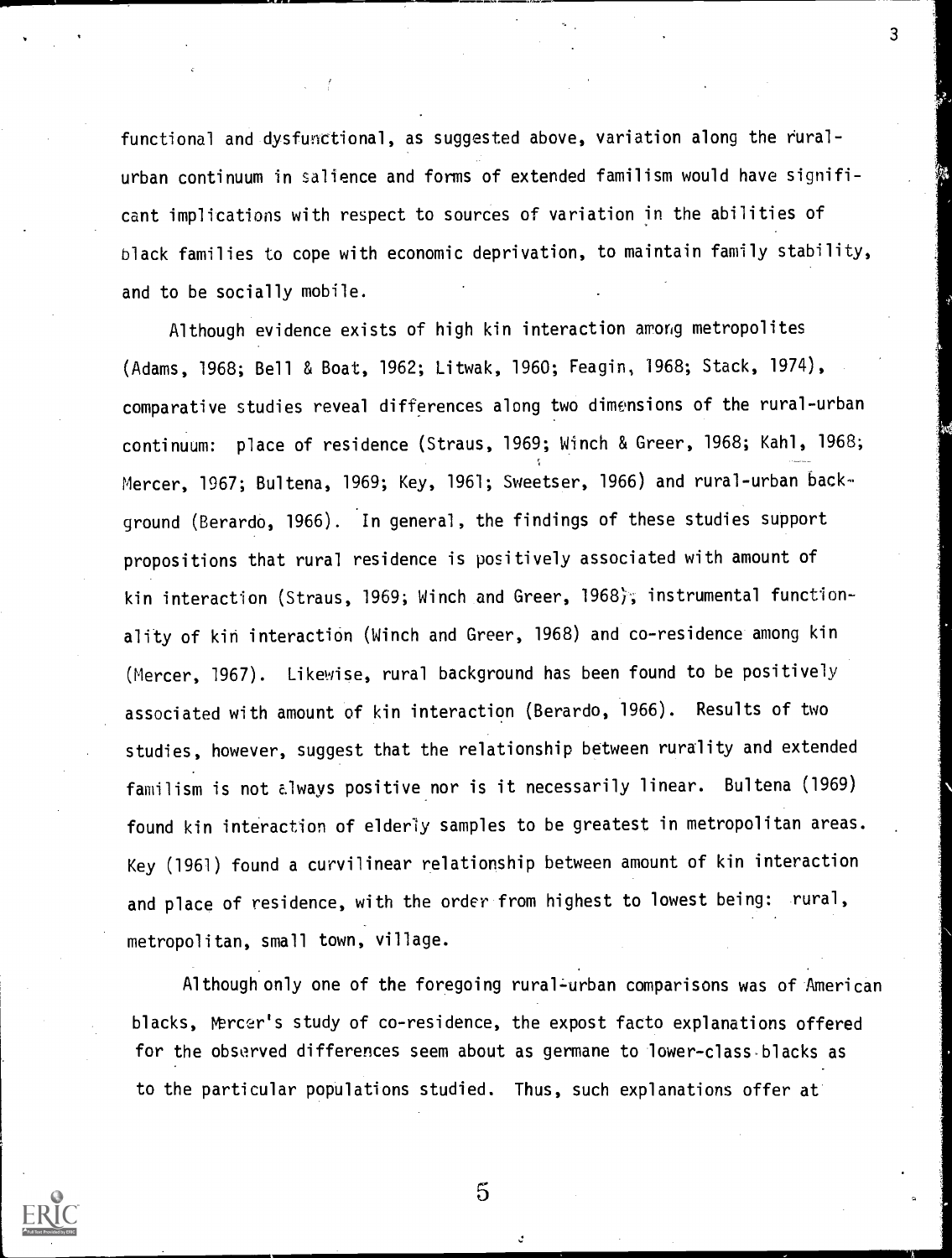least a theoretical start for predicting rural-urban differences among lowerclass blacks. Winch and Greer (198) attribute evidence of greater extended familism of rural samples to the greater stability of rural populations and to greater familistic values associated with rural gemeinschaft- type culture. Bultena (1969) argues the opposite to explain his contradictory findings: familistic values may not be any more pervasive in rural than metropolitan communities, and rural-to-urban migration has resulted in greater numbers of kin in metropolitan than rural areas. Key (1961), on the other hand, explains similarities between kin interaction of rural and metropolitan res idents by their similar isolation from primary contacts other than kin. He proposes rural residents are spatially isolated and urban residents are socially isolated from nonfamilial primary contacts; hence, their primarycontact alternatives to kin interaction are less than among small town and village residents.

4

Put in broader theoretical context, the theories of rural-urban differences in extended-familism can be divided into those which support an ecological explanation of rural-urban differences and those which support a nonecological explanation. $\frac{4}{1}$  The latter is that no rural-urban differences exist which cannot be accounted for by nonecological factors such as socioeconomic status, stage of family life cycle, etc.

This study is guided by the general hypothesis that rurality/urbanism affects extended familism when nonecological variables are held constant. Differences by two dimensions of rurality/urbanism are analyzed: (1) current place of residence and (2) rural-urban experience. Three general dimensions of extended familism are examined: (1) patterns of co-residence, (2) amount of interaction among kin not living in the same households, and (3) relative functionality of interaction with kin to nonkin. The following nonecological

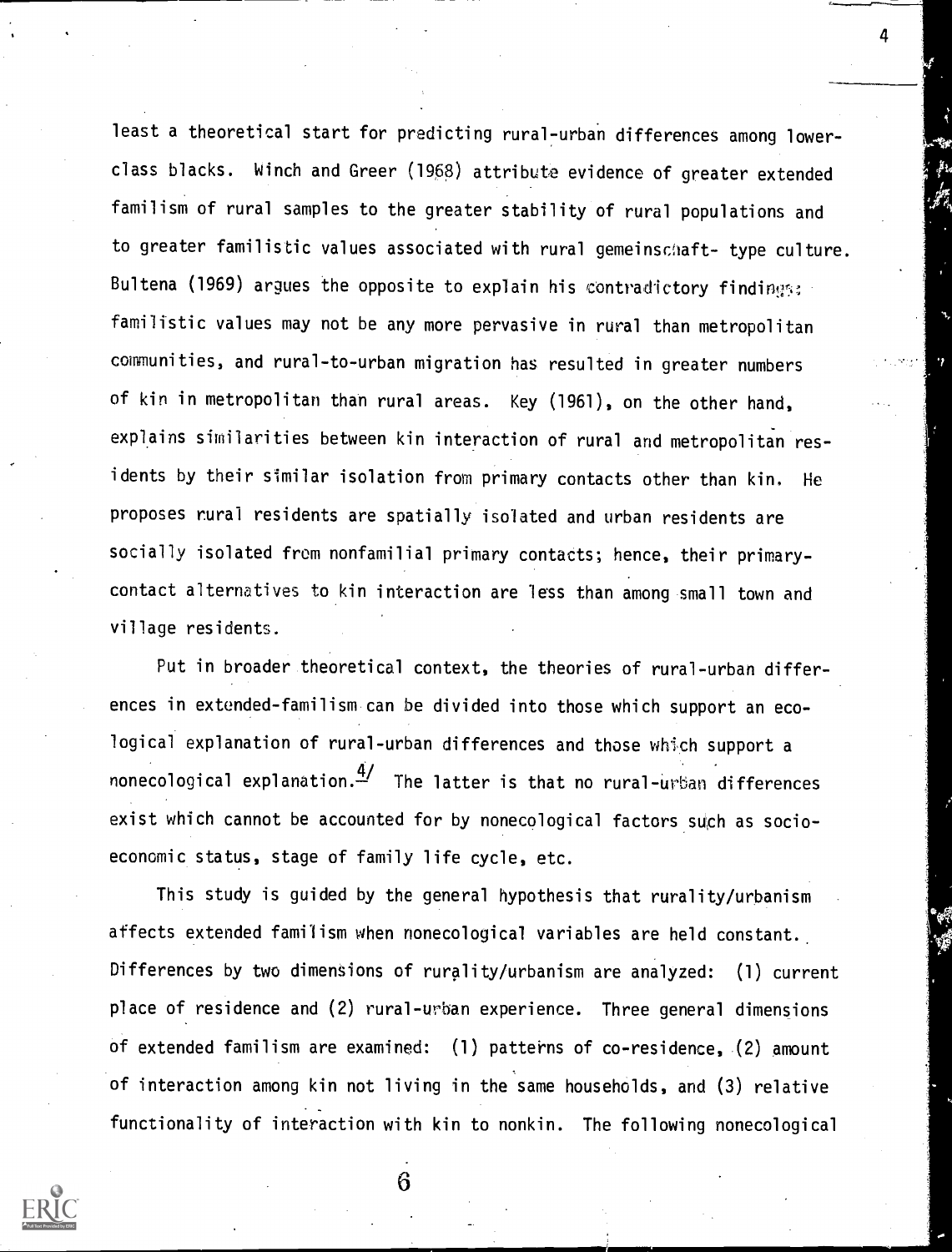variables, which have also been observed to be associated with extendedfamilism, are controlled in the analysis: (1) social class (Stack,, 1974; Feagin, 1968; Cohen and Hodges, 1963; Gans, 1962), (2) husband's presence or absence (Billingsley, 1968); (3) migratory status (Palisi, 1966; Winch and Greer, 1968; Aldous, 1967; Blumberg, and Bell, 1959), and (4) stage of family life cycle (Reiss, 1962; Aldous, 1967, Sussman and Burchinal, 1962), as reflected by age of homemaker.

၁ ၂

Because extant evidence and theoretical bases for predictions of relationships between rurality/urbanism and extended familism appear contradictory, no attempt is made in this paper to hypothesize and test the direction of rural-urban differences. Instead, this study utilized Goodman's methods of contingency table analysis which permit testing of the significance of the effects of the rurality/urbanism variables when the effects of nonecological variables are  $\overrightarrow{e}$  ontrolled. At the same time, Goodman's methods are used to explore and compare the magnitude and direction of independent variable effects and test for curvilinear as well as linear effects.

## THE SAMPLES

This study is restricted to analysis of extended familism in and among households involved in child-rearing. The data were collected from 455 black female.adults who identified themselves as the women mainly responsible for caring for homes in which a child under 18 years of age resided. The respondents were also required to be under 65 years of age and over 18, unless they were the mothers of children in their households.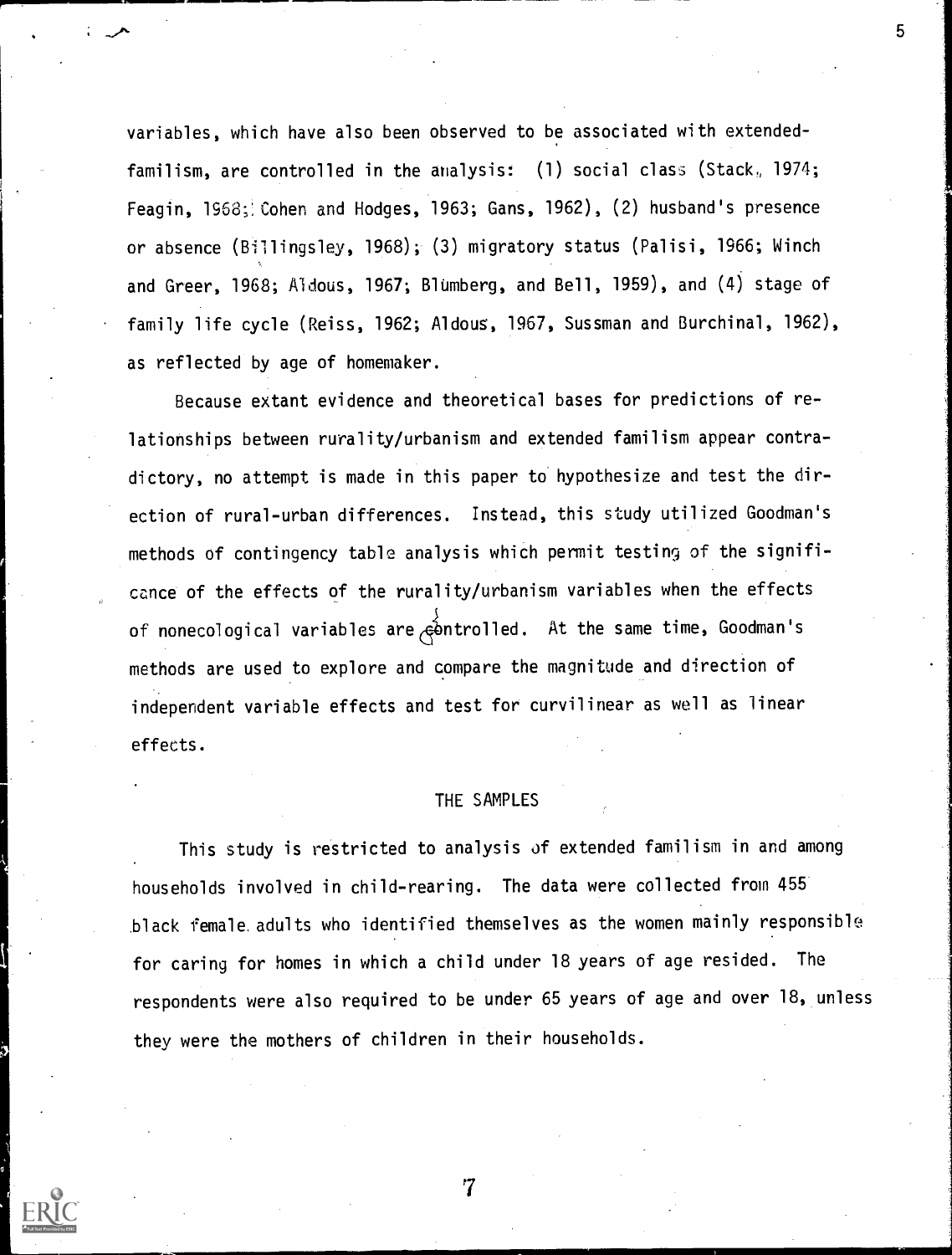Rural non-farm and small urban samples of black females meeting the foregoing requirements were taken in 1970 in a nonmetropolitancountyof East Texas. Among the reasons the county was selected as a survey site were that the county was not contiguous to a metropolitan county, it was not highly urbanized, it had a high percentage black population compared to the state of Texas generally, and it was located in an area of the state known to be culturally similar to the "Deep South." Metropolitan samples of eligible black females were collected in 1971 in a black ghetto of Houston's innercity. The census tract where the sample was taken was 99 percent black, had a much lower median income than the city of Houston generally, and was part of the metropolitan core. These particular nonmetropolitan and metropolitan study areas were also chosen because they exhibited the following differences which distinguish the black populations of nonmetropolitan counties (not adjacent to metropolitan areas) and metropolitan core areas in the U.S. generally: the nonmetropolitan black population had a higher dependency ratio, a higher sex ratio, a higher fertility ratio, fewer femaleheaded families, lower median educational attainment, lower median family income, and a higher incidence of low-income persons.<sup>5/</sup> Likewise, the rural black population of the nonmetropolitan county was distinguished from the urban black population of the nonmetropolitan county by a higher dependency ratio, a higher sex ratio, a higher fertility ratio, fewer female-headed families, lower median years of schooling, lower median family income, and a higher incidence of families in poverty.

The rural sample consisted of 52 black females, representing about 98 percent of all the eligible black females who residedin two open-country "communities."<sup>6/</sup> None resided on a farm. The small-urban sample consisted of 207 black females, representing 94 percent of all of the eligible black females who resided in the only urban center of the county. This town had



8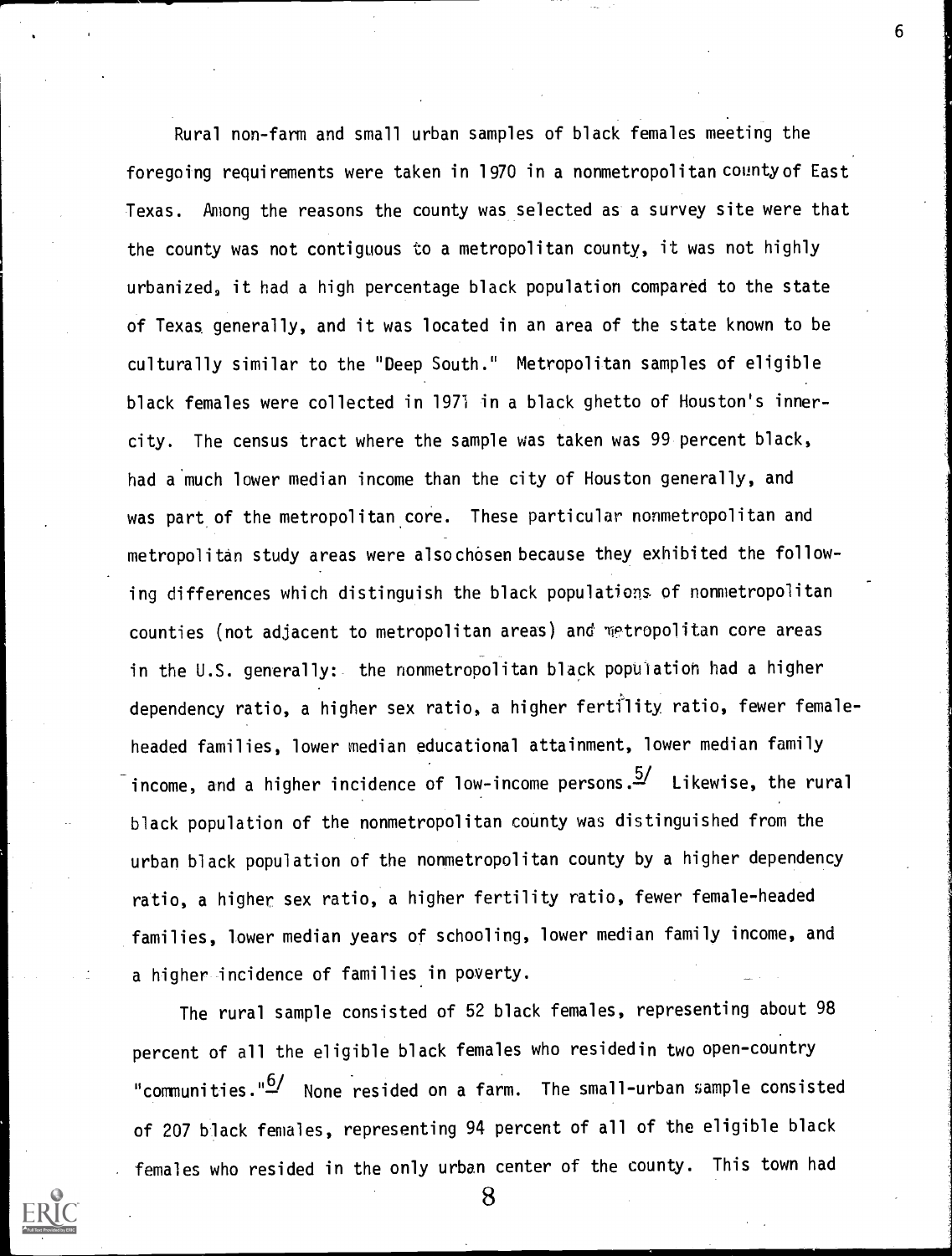a population of about 5,000. The metropolitan sample of black females was derived from a fifty-percent random sample of households in the black ghetto area. Two hundred ninety-four black females, representing about 97 percent of the eligible females, were interviewed.

 $\mathcal{F} = \mathcal{F}$ 

All respondents of families in which the main earner was employed in white-collar or skilled occupations according to Hollingshead's occupational index (Bonjean, 1967) were excluded from the samples for this analysis. This reduced the number of respondents for this analysis to 48 rural, 180 small urban, and 228 metropolitan black fumales.

#### MEASUREMENT

### Measures of Extended Familism

Three patterns of co-residence were measured:

- 1. Extended-Family Households, which was operationalized as households in which kin outside of the homemaker's conjugal nuclear family lived for a month or more during the year preceding the survey;
- 2. Extended-Family Households with More Than Two Generations, which refers to the total number of generations living in the extendedfamily households during the year preceding the survey;
- 3. Extended-Family Households involved in Child-Keeping, which was operationalized as extended-family households in which kin under 18 years of age (other than the homemakers own, step, or foster children) lived during the year preceding the survey.

Each of these variables was coded "Yes" or "No" in the analysis.

Amount of interaction with kin living outside of the homemakers'

households was measured by two variables, one reflecting absolute amount;

the other, amount relative to other primary-group or-individual interaction.

1. Absolute amount of interaction with kin, was tapped by the question, "Roughly how many times a month do you see and visit with relatives?" Responses to this question were analyzed only for those homemakers who reported relatives living within "visiting distance" (i.e., meaning "you would go and return the same day. ") Responses of 4

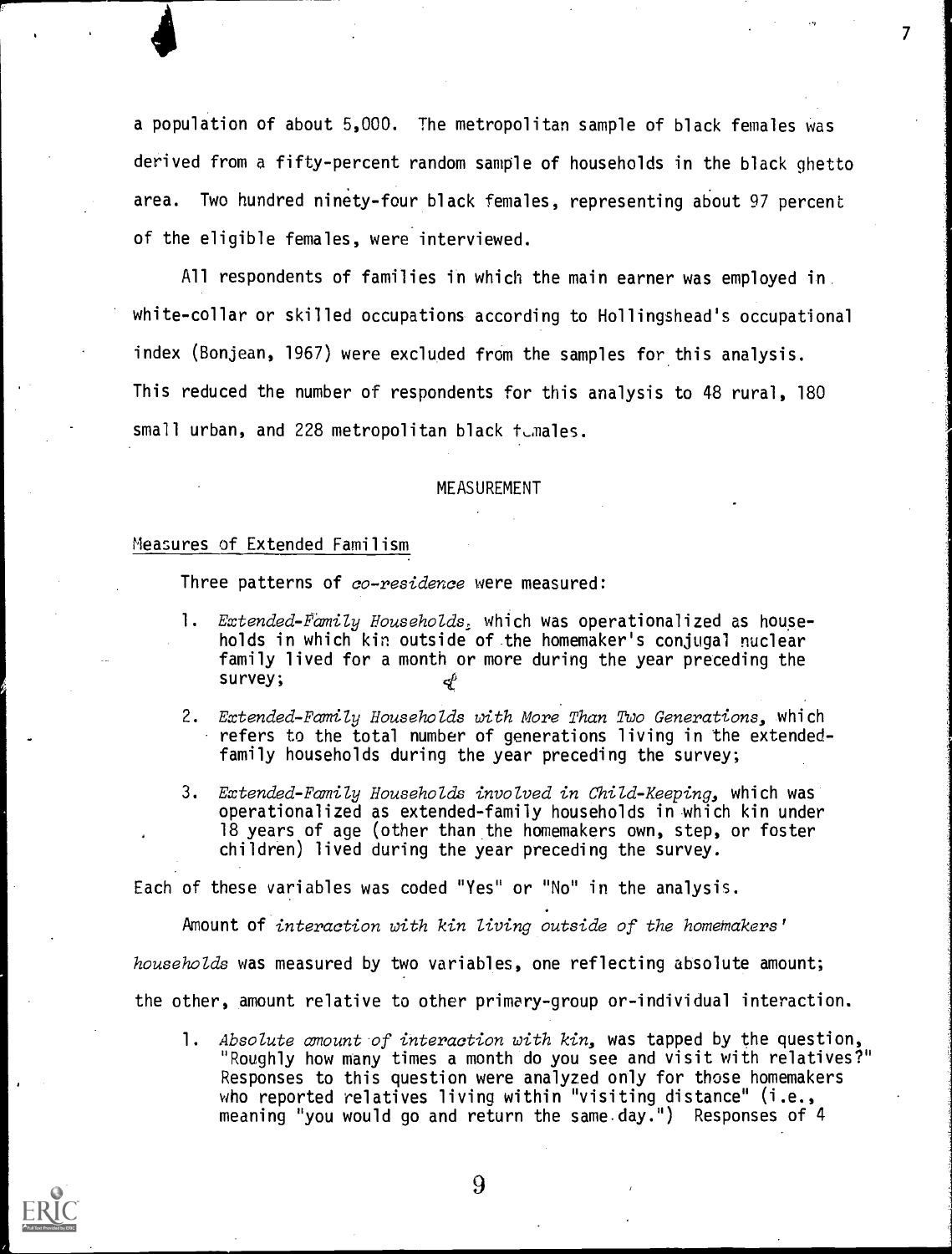or more were coded "high" and responses of less than 4 were coded "low" in the analysis.

2. Predominance of kin interaction over other types of primary-group or-individual interaction was determined by comparing raw responses to the above question to the homemakers' responses to identical questions asked with reference to "neighbors," "friends from work," and "other friends." If-a homemaker visited kin more often than neighbors and friends, the variable was coded "Yes"; if not, the variable was coded "No".

Another indicator of interaction with  $kin$  was amount of nonmonetary

aid received from kin.

This variable was measured by the following question:

1. "How often do you receive food, clothes, or anything else other than money from relatives?" For this analysis, responses were dichotomized "never" and "sometimes or often"

The following four survey items measured relative functionality of kin

to nonkin interaction:

- 1. "I get help from relatives more than from people not related to me."
- 2. "I give help to relatives more than to people not related to me."
- 3. "I talk about problems more with relatives than with people not related to me."
- 4. "I spend more time with relatives than with people not related to me."

The responses were coded "yes" or "no".

#### Measures of Rurality/Urbanism

Current residence corresponds to the sample areas of rural non-farm, small town, or metropolitan. Rural/Urban experience was determined by asking the homemaker:

"How much of your life have you lived in rural areas, that is, in the country or in a town of under 2,500 people?"

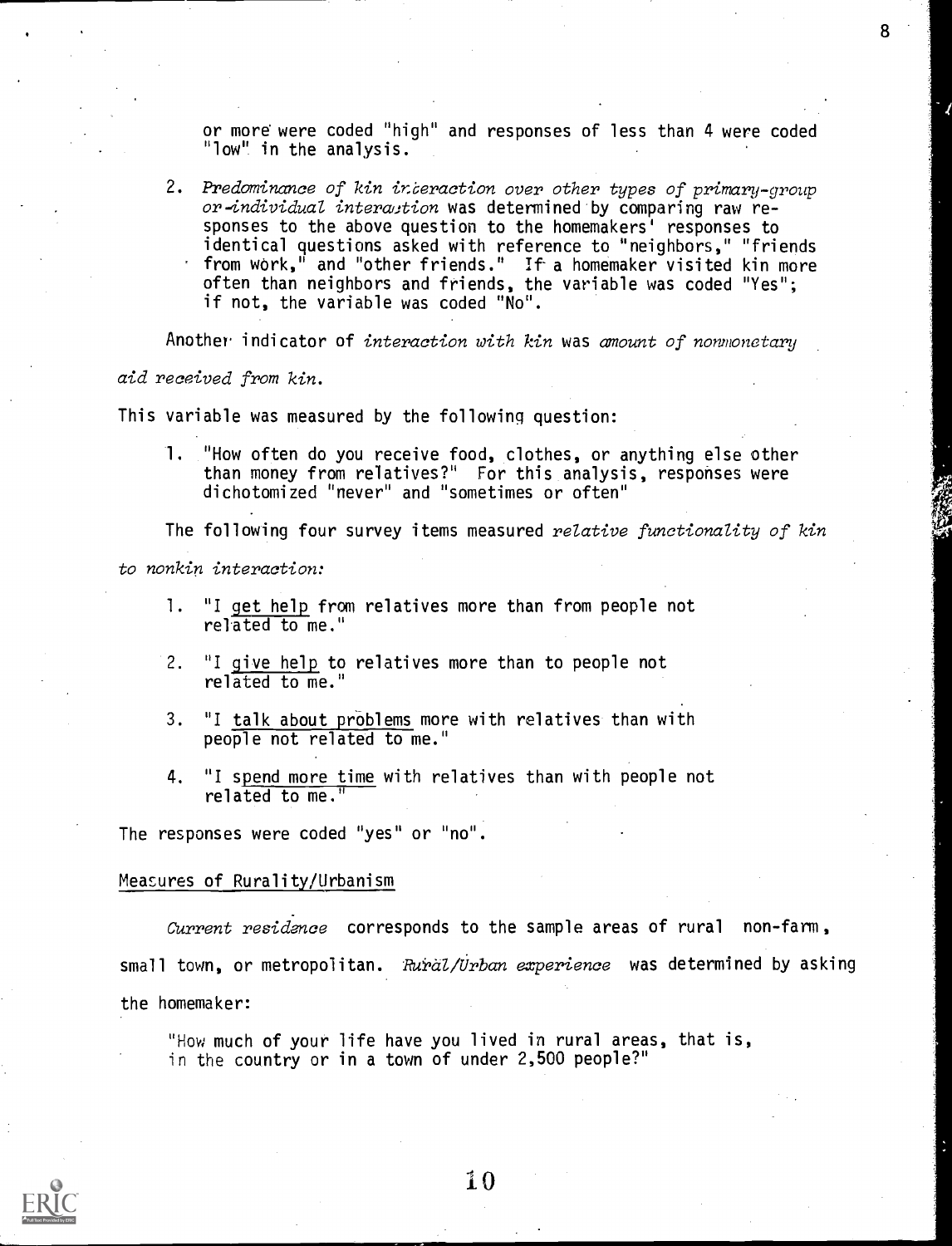Responses were dichotomized as "over-half" or "under half" for this analysis.

9

# Nonecoloqical Variables

Husband presence/absence refers to whether or not a homemaker's husband was living in her home for a period of a month or more during the year preceding the survey.

Social class was determined from the job of the family's main earner during the year. If the family's main earner was employed as a semi-skilled or kindred worker as defined by Hollingshead's occupational index (Bonjean, 1967) the family was coded "working-class." If the main earner was unskilled or the family had no income earner during the year, the family was coded "lower-class."

Migratory status was determined from the birthplace of the homemaker. Those born over 50 miles from their current place of residence were considered "migrants"; all others, "nonmigrants."

The homemaker's age was used as an indicator of stage of family lifecycle. The ages were coded "over 45," "between 30 & 45," "under 30."

## ANALYSIS AND RESULTS

The advantage of using Goodman's methods of contingency table analysis for this particular analysis is that the methods give estimates of main and interaction effects (which are somewhat analogous to direct and indirect path coefficients), permit estimation of the statistical significance of these effects, and permit estimation of tests of association analogous to coefficients of partial and multiple determination. Unlike convential regression analysis, however, Goodman's methods do not require the assumptions of intervallevel measurement, normality, homoscedasticity, additivity, or independence

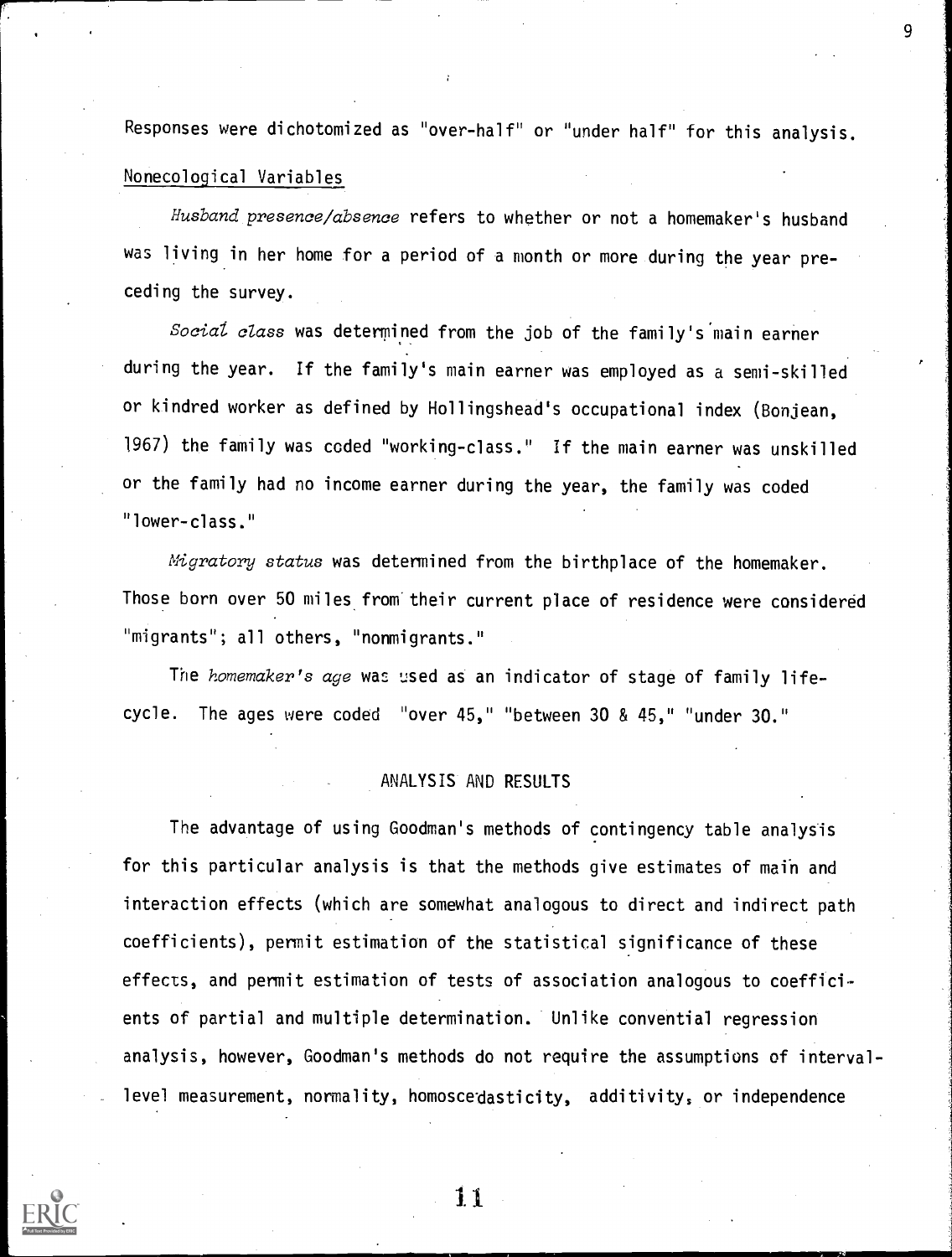of error terms (Goodman, 1972; Davis, 1974; Kasarda and Janowitz, 1974).

The first procedure of analysis was construction of seven-way contingency tables, each incorporating the rurality/urbanism variables, the four nonecological variables, and one extended-familism variable. Second, effect parameters (Goodman's Betas) of the saturated models for each contingency table were computed to determine what, if any, interaction effects were statistically significant. $\frac{7}{4}$  None of the interaction effects were found to be statistically significant at the .05 probability level. $\frac{8}{1}$  This finding indicates that the indirect effects of the rurality/urbanism variables on extended-familism via the nonecological variables were small. Therefore, if rurality/urbanism did significantly affect extended familism among the black samples, the effect must have been direct, i.e., not due to the nonecological factors.

The next step was to recompute the main effect parameters from unsaturated models which deleted interaction effects (Tables  $1 - 3$ ). The coding of the variables was ordered in the analysis so that a positive linear effect parameter would indicate that rural residence, rural experience, husband absence , lower social-class, nonmigrant status, or older homemaker's age was associated with high extended familism. A positive quadratic effect would indicate that the middle category of the polytomous variables was the category most highly associated with extended familism. Standardized Goodman's Betas were computed  $\frac{9}{2}$  to permit comparisons of the effects of the rurality/urbanism variables and the nonecological variables on'the extended familism variables. Unstandardized Goodman's Betas permitted comparisons of the effects of each independent variable across the different extended-familism variables.

12

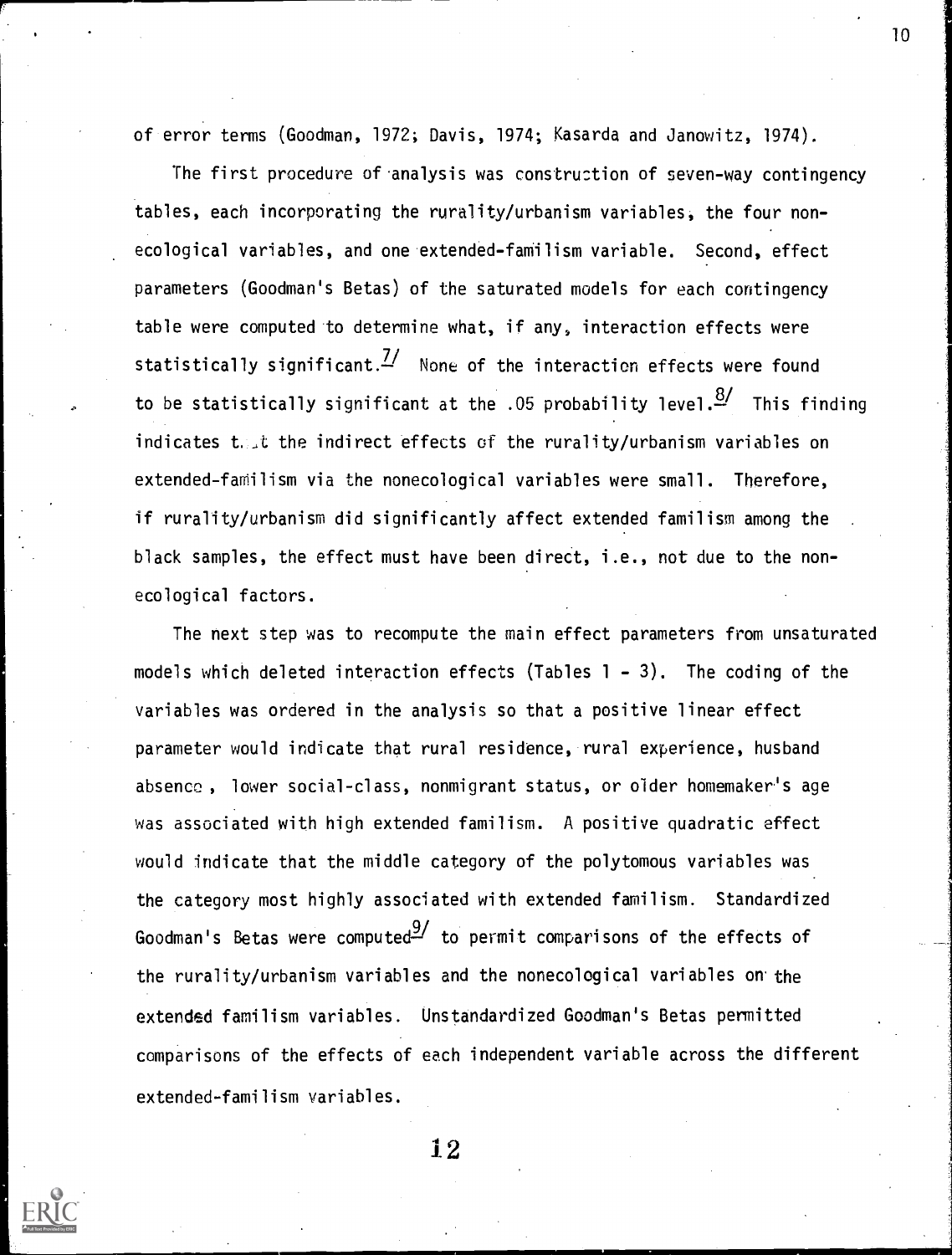The main effects of the rurality/urbanism variables on the coresidence variables are presented in Table 1. The effects of both current residence and rural/urban experience on all three co-residence variables were small and not statistically significant. Comparing standardized betas, the effects of rural/urban experience were consistently much less than the effects of current residence. The effects of the nonecological variable of homemaker's age were statistically significant and consistently much greater than effects of either of the rurality/urbanism variables, although the nature of the effect of homemaker's age was nct consistent. Husband's absence also had a markedly greater effect than rurality/urbanism on whether or not a household was extended.

11

Table 2 shows the main effects of the independent variables on three indicators of interaction with kin: number of visits with kin per month, predominance of kin over nonkin visits, and receipt of nonmonetary aid from kin. Again, the effects of the rurality/urbanism variables were not great enough to be statistically significant, and again a consistent finding was that rural/urban experience had a much smaller effect than current residence. Unlike the nonecological variable effects on co-residence, their effects on kin interaction were small and not statistically significant. In addition, none of the nonecological variables had consistently greater or less effect than the ecological variables.

Similar results are shown in Table 3 with reference to independent variable effects on relative functionality of interaction with kin versus nonkin. Neither the ecological nor the nonecological variables had effects of sufficient magnitude to be statistically. significant, and no consistent pettern was found when nonecological and ecological effects were compared.

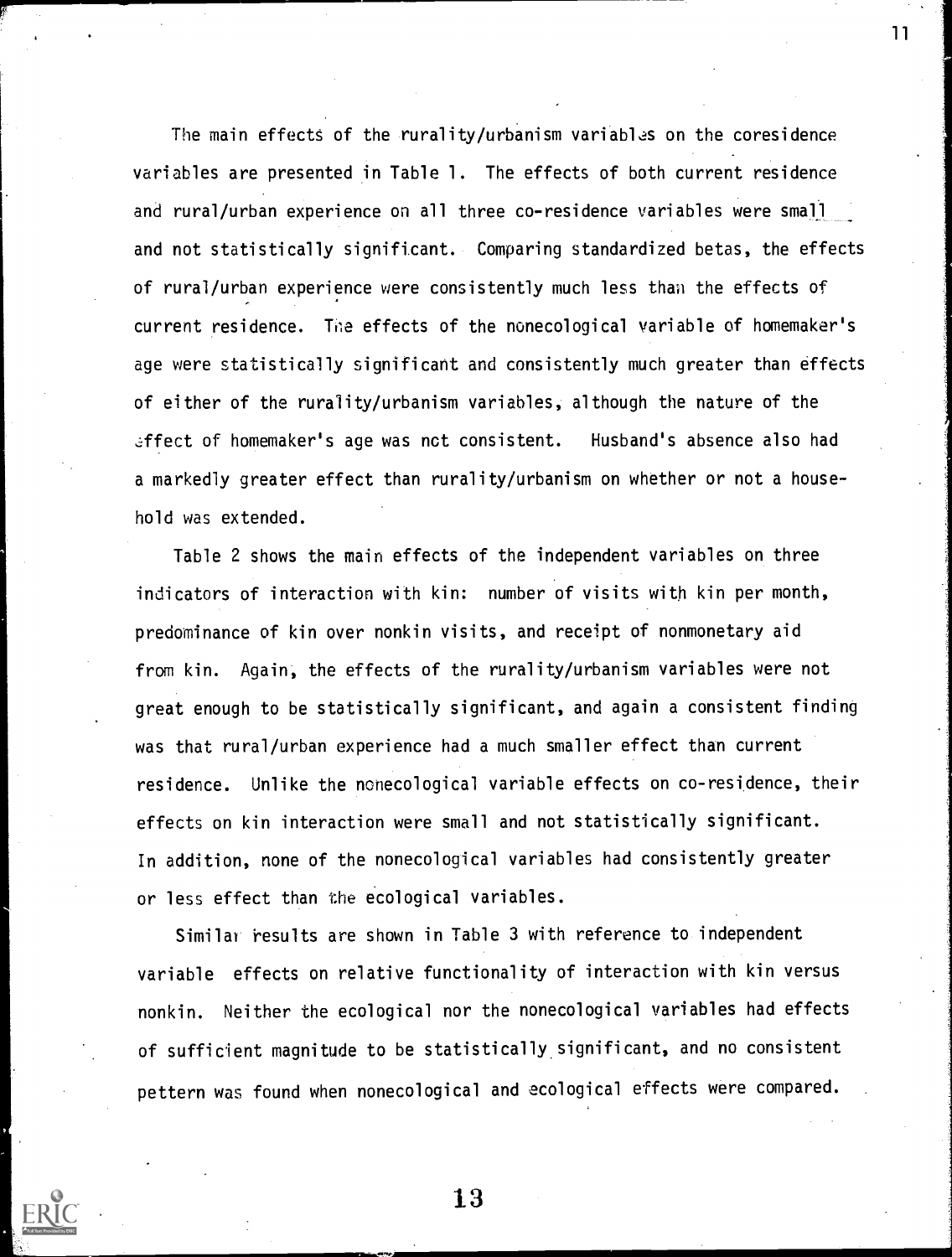In this table, in contrast to Tables 2 and 3, differences between the effects of current residence and rural/urban experience also were not consistently patterned.

Further assessment and comparisons of the effects of the rurality/ urbanism variables and the nonecological variables can be made by referring to Table 4. The coefficients of determination, shown in the first seven rows, "indicate the percent reduction in unexplained variation in each dependent variable accounted for by the main effects of each of the independent variables" (Kasarda and Janowitz, 1974:336). As one could have predicted from the analysis of Tables  $1 - 3$ , the main effects of each of the rurality/urbanism variables generally had negligible explanatory value. With the exception of main effects of homemaker's age on c9-residence, the main effects of the nonecological variables also accounted for very little unexplained variation in extended familism.

The coefficients of multiple determination, in the last three rows of Table 4, indicate the reduction in unexplained variation in each extended familism variable accounted for by each of the rurality/urbanism variables and by both rurality/urbanism variables taken together after effects of all other independent variables were taken into account. Again, the explanatory value of the rurality/urbanism variables is shown to be virtually negligible.

## CONCLUSIONS

The findings shown in Tables 1 - 3 do not permit.rejection of the null hypotheses that there are no rural-urban differences in extended familism among lower-and working-class Southern blackswhen nonecological variables are held constant. Of course, one must be cautious in concluding that no rural-urban differences exist, because Goodman's tests, like all tests of



14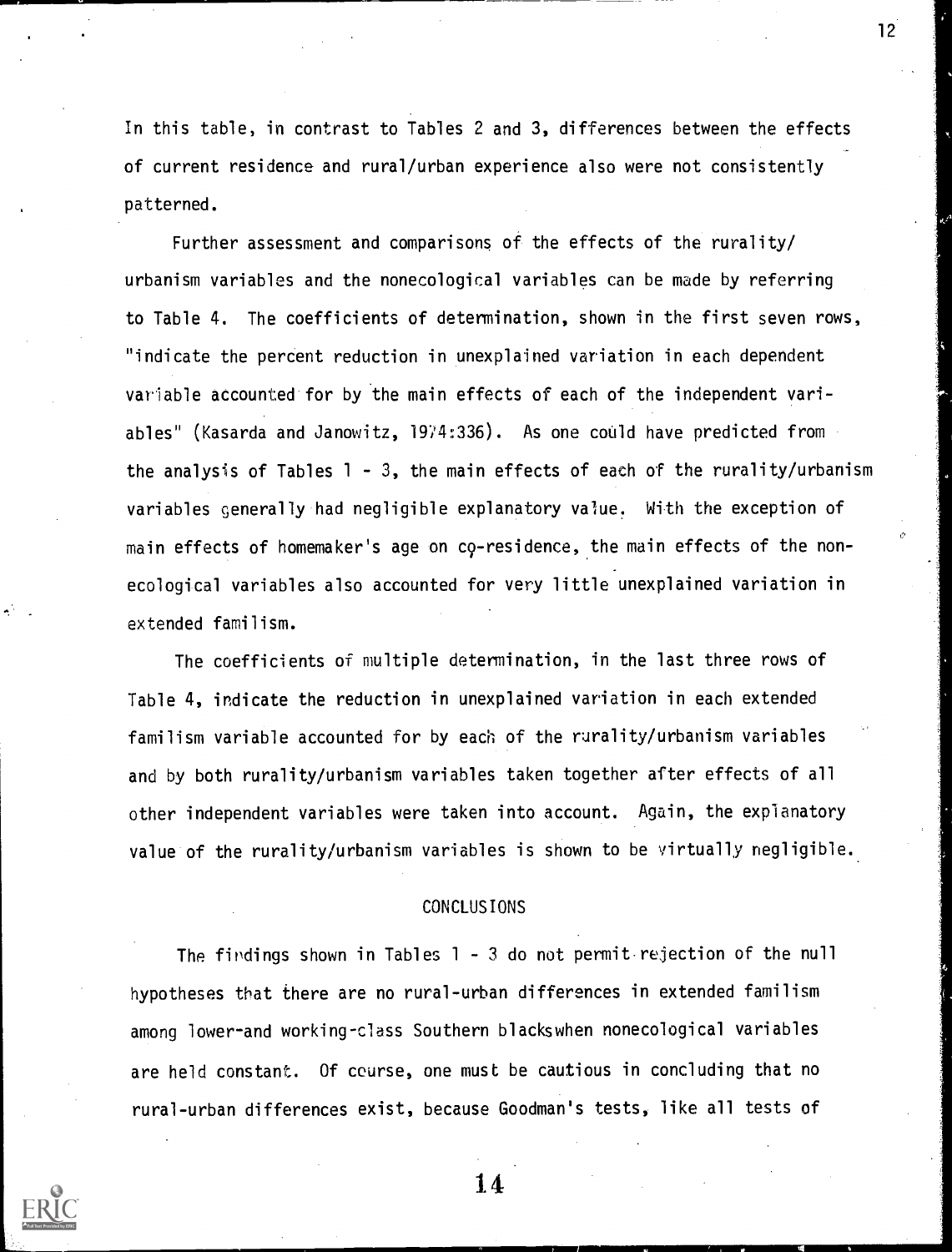significance, are sensitive to sample size and because the sampling procedures for this study were not simple random. However, the coefficients of determination shown in Table 4 were so slight with reference to the rurality/ urbanism variables, they suggest that if rural-urban differences do exist, they are small.

Another noteworthy finding is that both the nonecological and ecological variable effects were insufficient to explain as much as one-half or more of the variation in extended familism among the blacks. This indicates that the study did not tap all of the important ecological and/or nonecological factors affecting extended familism among Southern lower- and working-class blacks. Possible ecological factors not considered are husband's rural/ urban experience and the interaction effect between husband's and wife's rural-urban experience. Winch and Greer (1968) found the latter to be predictive in a white sample. Nonetheless, for these factors to be important for these blacks, this effect would have to be much greater than the virtually negligible effect of wife's experience--a possibility that seems remote.

A seemingly more likely possibility is that our models lack some pertinent nonecological factors which affect extended familism among lower- and working-class blacks. For the most part, the variables used in this study were selected because they had been observed to affect variation in extended familism of whites. Increasing evidence suggests that models which explain social behavior of whites are not appropriate for blacks (Cosby and Picou, 1975). The findings of this study signify the need for development of family theory which is inclusive of blacks and other minority groups and of theory which specifies causal models peculiar to such groups.

15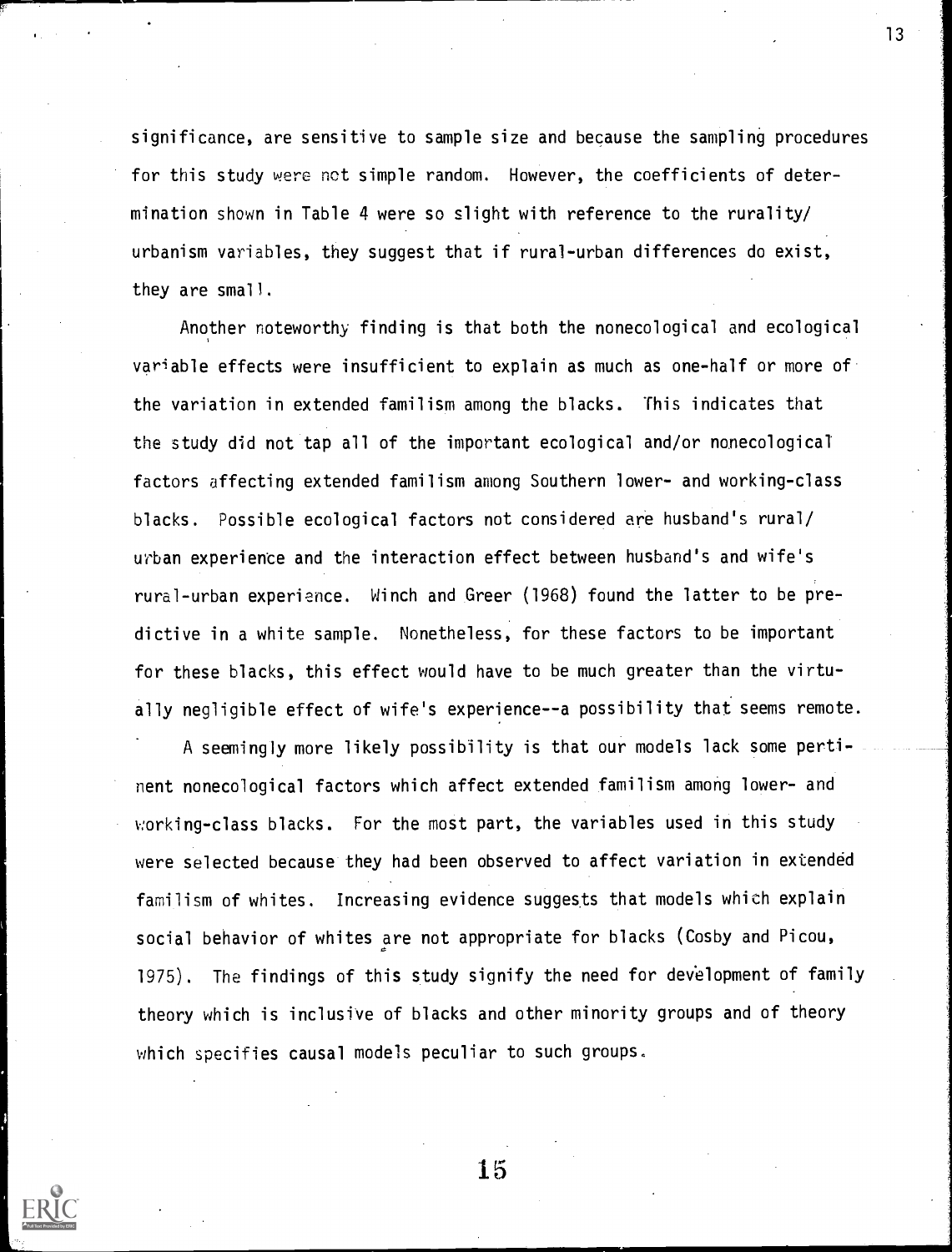| Independent       |      |                               | Co-Residence Variables |                          |                      |
|-------------------|------|-------------------------------|------------------------|--------------------------|----------------------|
| Variables         |      | <b>Extended</b><br>Households |                        | Number of<br>Generations | $Child-$<br>Keeping  |
|                   | β    | $\beta^{\star}$               | β                      | $\beta^{\star}$          | $\beta^{\star}$<br>ß |
|                   |      |                               |                        | -Main Effects-           | $- - -$              |
| Residence         | .085 | .96                           | .028<br>.31            |                          | $-.068-.73$          |
| R/U Exper         | .034 | .50 <sub>1</sub>              | .012                   | .17                      | $.009$ $.12$         |
| Husband's Absence | .157 | $2.28^{5}$                    | .110                   | 1.50                     | $-.043-.58$          |
| Social Class      | .010 | .14                           | .062                   | .85                      | .113 1.53            |
| Migratory Status  | .038 | .56                           | .041                   | .57                      | $-.034-.46$          |
| Homemaker's Age   | .343 | 4.02 <sup>S</sup>             | $0 - 105$              | $0 - 2.03S$              | $.2332.53^5$         |

Table I. Goodman's Effect Parameters ( $\beta$ ) and Standardized Effects ( $\beta^\star$ ) of Current Residence, Rural/Urban Experience, and Nonecological Variables on Patterns of Co-Residence of Kin.

s indicates statistical significance at the .05 probability level.

Note: Where the independent variables were polytomous, the listed effect is linear unless a Q appears beside it. Q indicates the quadratic effect, which is listed if it was of greater magnitude than the linear effect.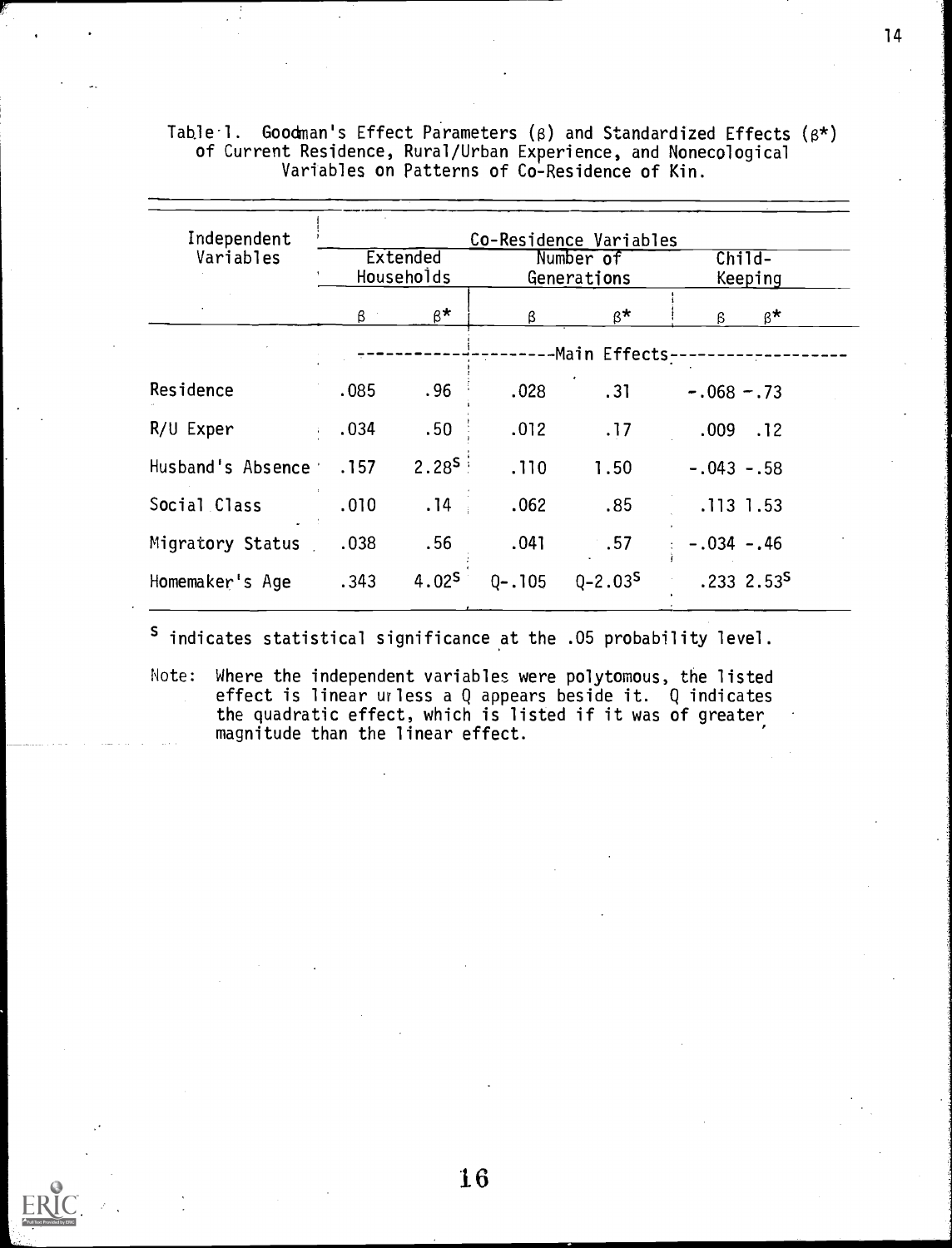| Independent                           |         |                            |                               | Kin Interaction Variables $(\chi_1)$ |                      |  |
|---------------------------------------|---------|----------------------------|-------------------------------|--------------------------------------|----------------------|--|
| Variables                             |         | Number Visits<br>per Month |                               | More Kin Than<br>Nonkin Visits       | Kin Aid              |  |
|                                       | β       | $\beta^{\star}$            | β                             | $\beta^{\star}$                      | $\beta^{\star}$<br>ß |  |
|                                       |         |                            |                               | -Main Effects-                       |                      |  |
| Residence $(x_2)$                     | .111    | 1.31                       | Q.065                         | 01.48                                | .134<br>1.63         |  |
| R/U Exper. $(x_3)$                    | $-.066$ | $-1.00$                    | $-.003$                       | $-.05$                               | .000<br>$.00 \cdot$  |  |
| Husband's<br>Absence $(x_{\lambda})$  | $-.044$ | $-.66$                     | $-.007$                       | $-.10$                               | $-.018-.23$          |  |
| Social<br>Class $(\chi_{\mathsf{F}})$ | $-.061$ | $-.91$                     | $-.050$                       | $-.77$                               | $-.087 -1.36$        |  |
| Migratory<br>Status $(x6)$            | $-.001$ | $-.01$                     | $-.011$                       | $-.17$                               | .051<br>.80          |  |
| Homemaker's<br>Age $(x_7)$            | $-.200$ |                            | $-2.42$ <sup>S</sup> Q - .037 | $Q - .83$                            | $-.122 -1.52$        |  |

Table 2. Goodman's Effect Parameters (β) and Standardized Effects  $(\beta^\star)$ of Current Residence, Rural/Urban Experience, and Nonecological Variables on Interaction with Kin.

<sup>s</sup> indicates statistical significance at the .05 probability level. Note: where the independent variables were polytomous, the listed effect is linear unless a Q appears beside it. Q indicates the quadratic effect, which is listed if it was of greater magnitude than the linear effect.

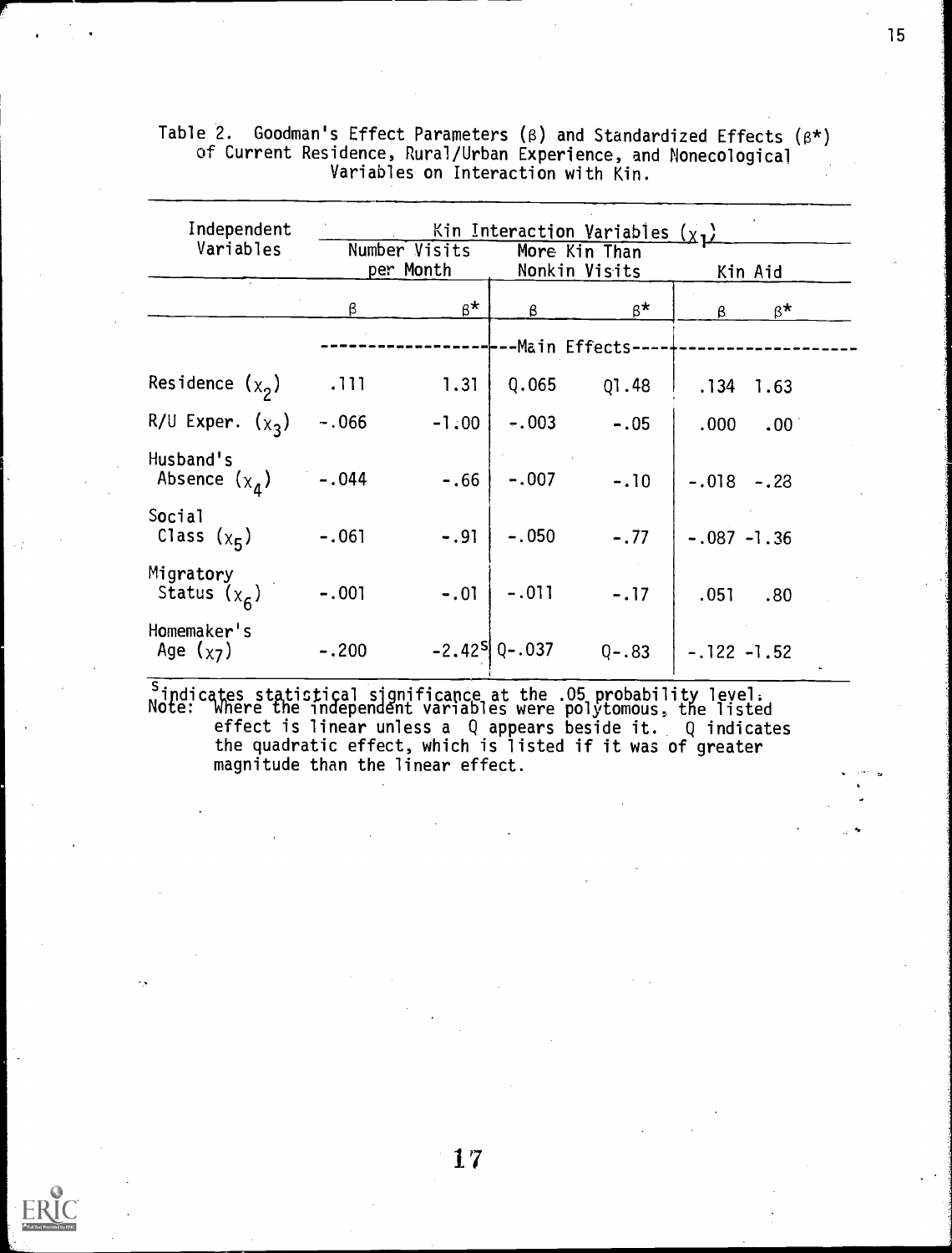| Independent                                                          |      |                                                                                 |   | Relative Functionality $(x_1)$     |   |                     |      |                             |
|----------------------------------------------------------------------|------|---------------------------------------------------------------------------------|---|------------------------------------|---|---------------------|------|-----------------------------|
| Variables                                                            |      | GIVE more<br>to Kin                                                             |   | GET more<br>from Kin               |   | TALK more<br>to Kin |      | Spend more<br>TIME with kin |
|                                                                      | β    | $B^{\star}$                                                                     | β | β*                                 | β | $\beta^{\star}$     | β    | $\beta^{\star}$             |
|                                                                      |      |                                                                                 |   | -Main Effec <b>t</b> s------       |   |                     |      |                             |
| Residence<br>$(\chi_2)$                                              |      | $.044-.51$                                                                      |   | $.097$ 1.15 $(0.007 \, 0-.15)$ 100 |   |                     |      | 1.21                        |
| R/U Exper.<br>$(x_3)$                                                | .094 | 1.41                                                                            |   | $.056$ $.84$                       |   | $.047-.73$          | .049 | .74                         |
| Husband's<br>Absence $(x_4)$ , 031 -.47 -.114 -1.72 -.050 -.77 -.024 |      |                                                                                 |   |                                    |   |                     |      | $-.36$                      |
| Social<br>Class $(\chi_5)$                                           |      | -.006       -.09   -.075    -1.14   -.056    -.86  -.020                        |   |                                    |   |                     |      | $-.31$                      |
| Migratory<br>Status $(x_6)$                                          |      | $.117$ 1.75                                                                     |   | $.055$ .84 $.062$ .95 .106         |   |                     |      | 1.61                        |
| Homemaker's<br>Age $(x_7)$                                           |      | $-.090$ $-.1.08$ $\left[-.092$ $-.1.12$ $\left[0.015 \quad 0.33\right]$ $-.062$ |   |                                    |   |                     |      | $-.76$                      |

Table 3. Goodman's Effect Parameters ( $\beta$ ) and Standardized Effects ( $\beta^*$ ) of Current Residence, Rural/Urban Experience, and Nonecological Variables on Relative Functionality of Interaction with Kin to Nonkin

 $\sf S$ indicates statistical significance at the .05 probability level.,

Note: Where the independent variables were polytomous, the listed effect is linear unless a Q appears beside it. Q indicates the quadratic effect, which is listed if it was of greater magnitude than the linear effect.

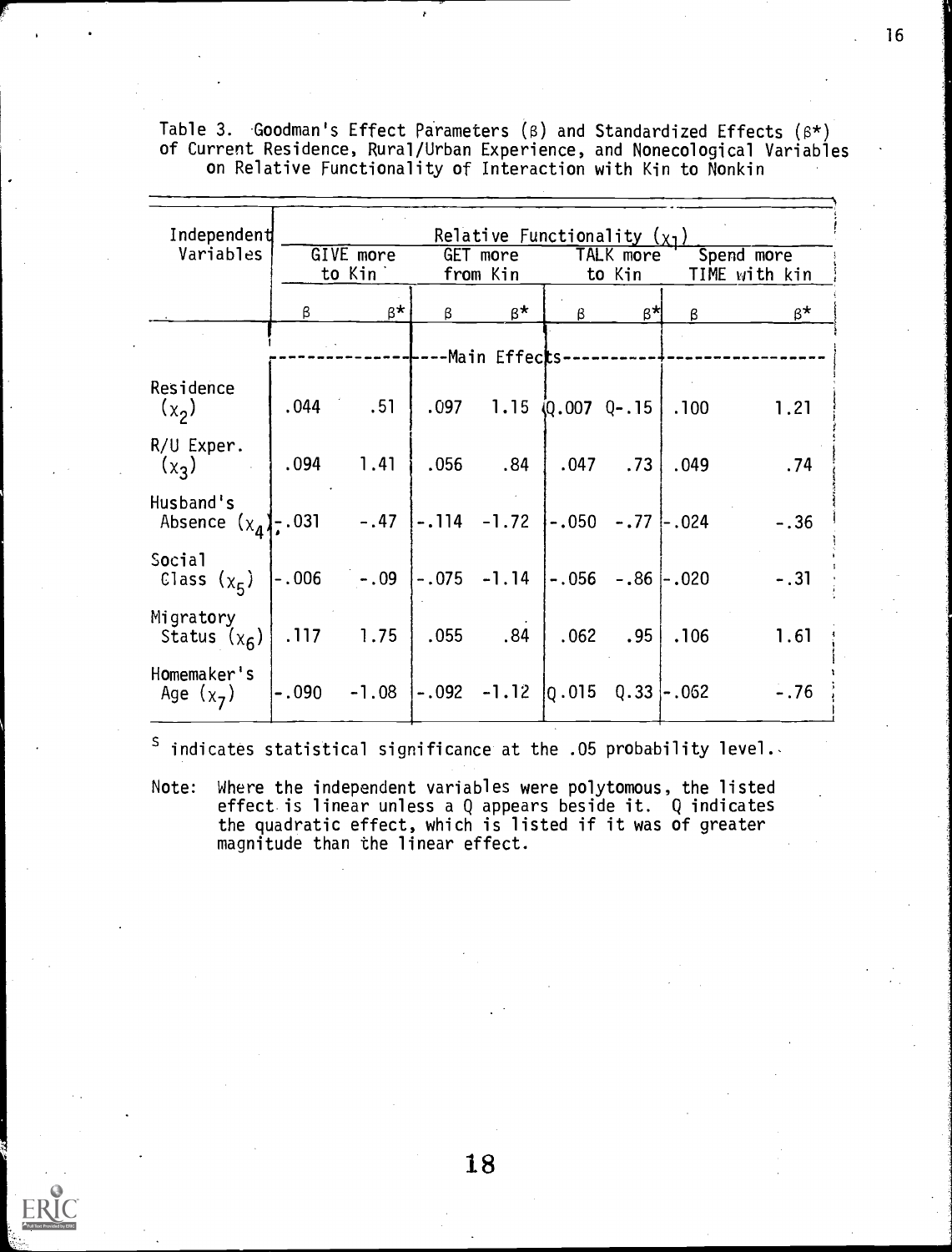Table 4. Goodman's Coefficients\* of Determination, Multiple Determination and Partial Determination between Measures of Extended Familism (x<sub>1</sub>)<br>and the Independent Variables of Current Residence (x<sub>2</sub>), Rural/Urban Exper

| Coefficients                   |                                                                           | Co-Residence             |                     |                       | Dependent Variables $(x_1)$<br>Interaction with Kin |             |                     | Relative             | runctionality       |                             |
|--------------------------------|---------------------------------------------------------------------------|--------------------------|---------------------|-----------------------|-----------------------------------------------------|-------------|---------------------|----------------------|---------------------|-----------------------------|
|                                | Households<br>Extended                                                    | Generations<br>Number of | Keeping<br>$Child-$ | No. Visits<br>per Mo. | More Kin<br>Visits                                  | Aid<br>Kin  | Cive More<br>to Kin | Get More<br>from Kin | Talk More<br>to Kin | Spend more Time<br>with Kin |
|                                | ິ                                                                         | <u>ဒို</u>               | Š.                  | ຶ                     | ć.                                                  | ضً<br>ă     | Ę<br>6<br>ł         | ິີ.                  | ă.                  | $\frac{9}{2}$               |
| <b>ಲ್ಲ್ಡ್ ಲ್ಲ್ಡ್</b>           | ຣຸ                                                                        | ຊ                        | ິຣຸ                 | ຣຸ                    | <u>ိ</u>                                            | ົດ          | C.                  | S.                   | ິສຸ                 | S.                          |
|                                | ຶ່ວ.                                                                      | ვ.                       | $\frac{1}{2}$       | 3.                    | <u>ဒို</u>                                          | S.          | S.                  | ¢,<br>$\frac{15}{1}$ | °.                  | S.                          |
| ᡳᢩᢅᡃ<br>ᡗ<br>≍                 | ຣຸ                                                                        | ຌ຺                       | ć.                  | ვ.                    | So.                                                 | $\ddot{ }$  | S.                  |                      | °Û                  | S.                          |
|                                | ິ<br>.                                                                    | ຣຸ                       | ី.                  | S.                    | ິຣຸ                                                 | $\tilde{=}$ | $\frac{6}{1}$       | Ś                    | ic.                 | $\ddot{.}$                  |
| $\frac{6}{16}$                 | Ë                                                                         | $\ddot{ }$ .             | <b>22</b>           | $\frac{16}{1}$        | c.                                                  | .os         | Ś.                  | ैं                   | $\bar{\circ}$       | °s                          |
| 1.4567<br>$\overline{1}$<br>19 | င်္က                                                                      | $\ddot{5}$               | នុ                  | ្ម                    | 3p                                                  | .24         | $\overline{5}$      | 35.                  | $\frac{4}{1}$       | .22                         |
| $\frac{1}{2}$ .234567          | <u>း</u>                                                                  | .24                      | $\overline{5}$      | :27                   | Ξ                                                   | នុ          | .28                 | $\tilde{\cdot}$      | $\frac{6}{1}$       | 30                          |
| 12.34567                       | co.                                                                       | ົດ                       | కే                  | <u>ခို</u>            | C.                                                  | $\tilde{=}$ | S.                  | S.                   | ິຣຸ                 | S.                          |
|                                | Š.                                                                        | ິຣຸ                      | ິ<br>ຂ              | S.                    | ຊ                                                   | δ.          | $\ddot{ }$          | ຣຸ                   | S.                  | 2p                          |
| 13.24567<br>$r_{123.4567}^2$   | ć.                                                                        | ົດ                       | ິວຸ                 | $\ddot{ }$            | ຣຸ                                                  | ົດ          | έ.                  | Ğ.                   | ័                   | S.                          |
|                                | *These coefficients were calculated using Likelihood-Ratio                |                          |                     | Chi Squares           |                                                     |             |                     |                      |                     |                             |
|                                | wix4 is husband's absence, x5 is social class, x6 is migratory status, x7 |                          |                     |                       | is homemaker's                                      | age.        |                     |                      |                     |                             |
|                                |                                                                           |                          |                     |                       |                                                     |             |                     |                      |                     |                             |
|                                |                                                                           |                          |                     |                       |                                                     |             |                     |                      |                     |                             |
|                                |                                                                           |                          |                     |                       |                                                     |             |                     |                      |                     |                             |

B

ERIC

 $\overline{17}$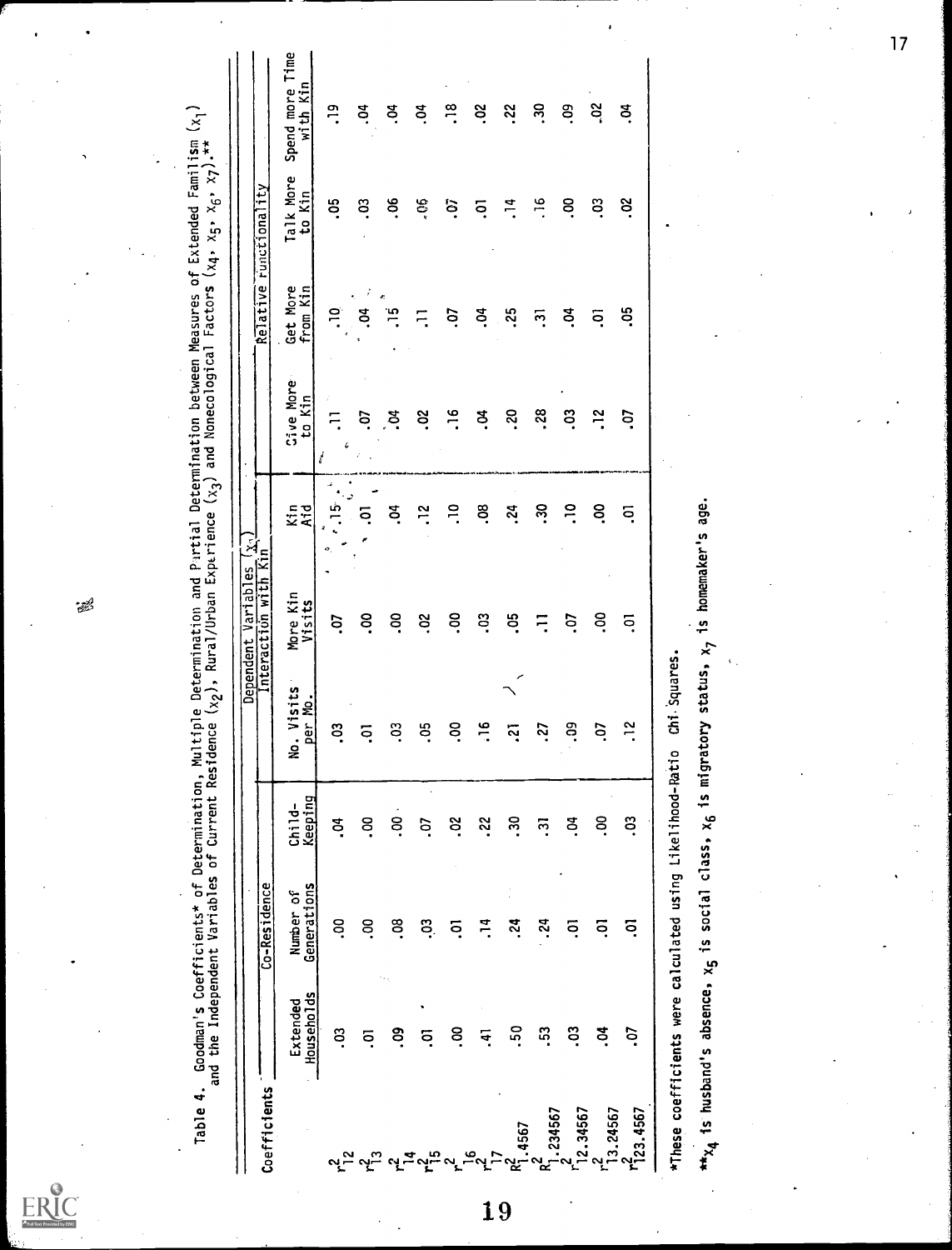### **REFERENCES**

Adams, Bert N. Kinship in an Urban Setting. Chicago: Markham Publishing. Aldous, Joan<br>1967 "In "Intergenerational visiting patterns: variation in boundary maintenance as an explanation." Family Process  $6$  (September ):235-251. Bell, Wendell and Marion D. Boat "Urban neighborhoods and informal social relations." The American Journal of Sociology 62 (January):391-398. Berardo, Felix M.<br>1966 "Kinship "Kinship interaction and migrant adaptation in an aero-space-related community." Journal of Marriage and the Family 28 (August):296-304. Bernard, Jessie<br>1966 Marria Marriage and Family among Negroes. Englewood Cliffs, N.J.: Prentice-Hall. Billingsley, Andrew<br>1968 Black Fami 1968 Black Families in White America. Englewood Cliffs, N.J.: Prentice-Hall. Blumberg, Leonard, and Robert R. Bell "Urban Migration and Kinship Ties." Social Problems 6 (Spring): 328-341. Bonjean, Charles M. Sociological Measurement: An Inventory of Scales and Indices. San Francisco: Chandler Publishing. Bultena, Gordon L. 1969 "Rural-urban differences in the familial interaction of the aged." Rural Sociology  $34$  (March):5-16. Cohen, Albert K., and ilayeld M. Hodges Jr. 1963 "Characteristics of the lower-blue-collar class." Social Problems 10  $(Spring): 303 - 334$ . Cosby, Arthur G., and J. Steven Picou 1975 "Model of the transmission of aducational status: sex-race differentials." Paper presented at the annual meetings of the Southern Association of Agricultural Scientists, New Orleans. Davis, James A.<br>-1974 "Hierarchical models for signigicance tests in multivariate contin 1974 "Hierarchical models for signigicance tests in multivariate contingency tables: An exegesis of Goodman's recent papers." Pp. 189-231 in Herbert L. Costner (ed.),  ${\mathfrak{S}}$ ciological Methodology.  $\,$  San Francisco:  $\,$   $\,$   $\,$ Jossey-Bass Publishers.

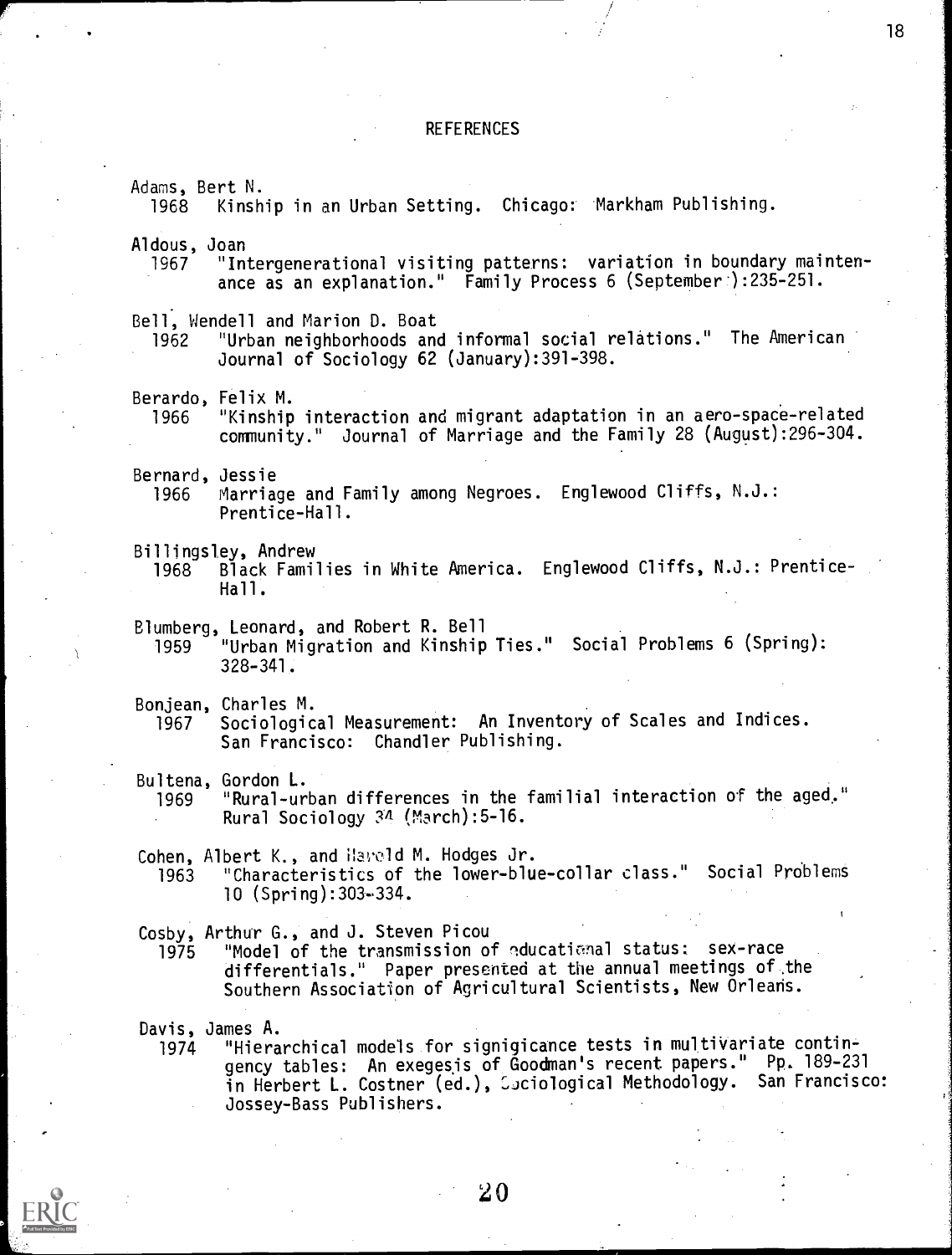Drake, St. Clair, and Cayton, Horace R.

1962 Black Metropolis. (Revised edition.) New York: Harper and Row.

Feagin, Joe

- "The Kinship ties of Negro urbanities." Social Science Quarterly 49 (December):660-665.
- Fischer, Claude S.<br>1975 "Toward a
	- "Toward a subcultural theory of urbanism." American Journal of Sociology 80 (May):1319-1341.

Frazier, E. Franklin

The Negro Family in the United States. Chicago: University of Chicago Press.

Gans, Herbert J.

The Urban Villagers. New York: The Free Press.

Goodman, Leo A.

- 1972 "A modified multiple regression approach to the analysis of dichotomous variables." American Sociological Review 37 (February): 28-46.
- 1970 "The multivariate analysis of qualitative data: interactions among multiple classifications." Journal of the American Statistical<br>Association 65 ( ):226-256. Association 65 (
- n.d. 'ECTA Program: Description for Users." Mimeographed.

Hines, Fred K., David L. Brown, and John M. Zimmer

1975 Social and Economic Characteristics of the Population in Metro apd Nonmetro Counties, 1970. Agricultural Economic Report No. 272. Washington: Economic Research Service, U.S. Department of Agriculture.

Kahl, Joseph A.

1968 The Measurement of Moderism. Austin: University of Texas Press.

Kasarda, John D. and Morris Janowitz

1974 "Community attachment in mass society." American Sociological Review 39 (June):328-339.

Keil, Charles<br>1966 Urba

1966 Urban B114;3. Chicago: University of Chicago Press.

Key, William H. "Rural-urban differences and the family." Sociological Quarterly 2 (January):49-56.

Litwak, Eugene "Geographic mobility, and extended family cohension." American Sociological Review 25 (June):385-394.

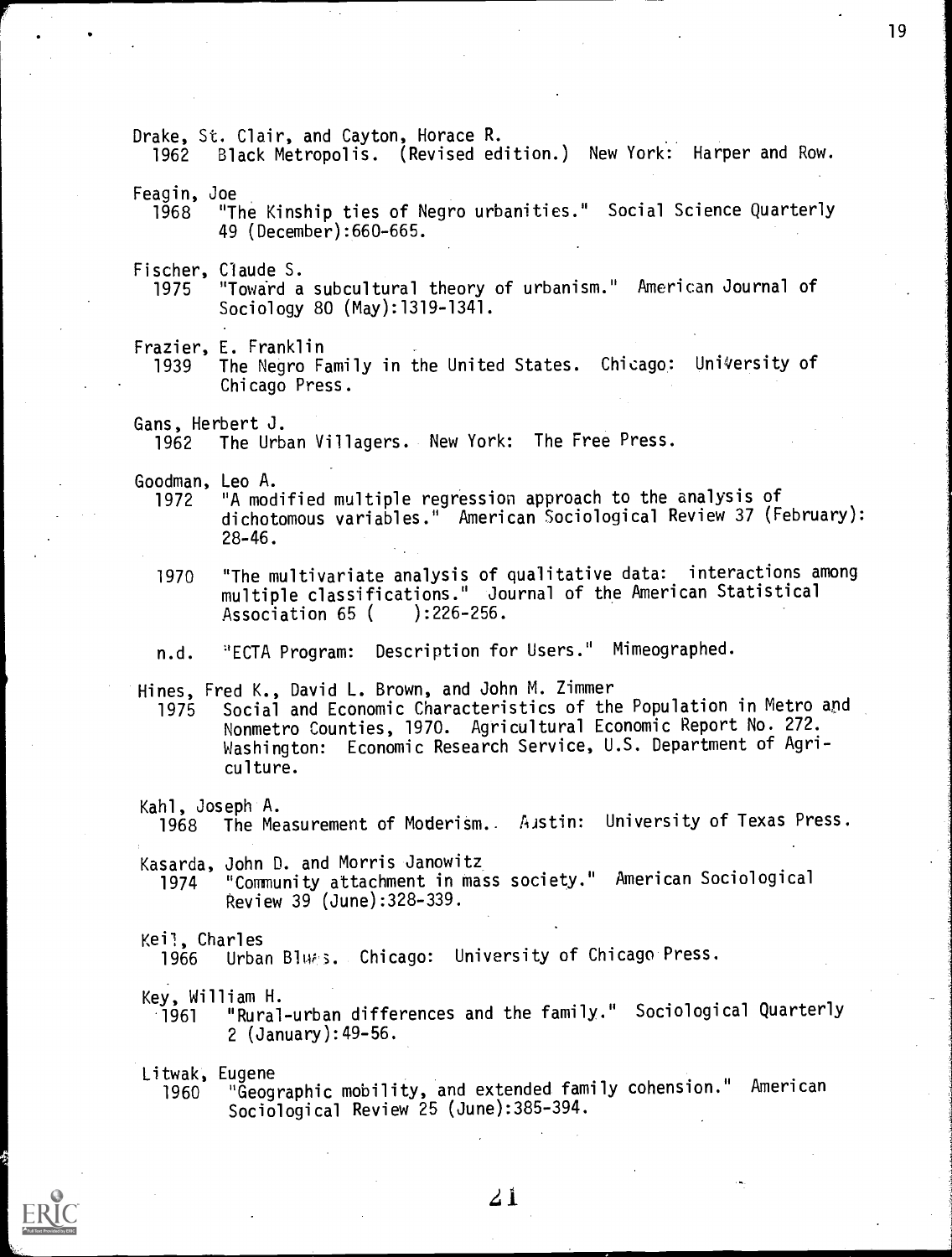Mercer, Charles V. <sup>1967</sup> "Interrelations among family stability, family composition, residence, and race." Journal of Marriage and the Family 29 (August):456-460.

Palisi, Bartolomeo J. <sup>1966</sup> "Ethnic generation and family structure." Journal of Marriage and the Family 28 (February):49-50.

Reiss, P.J. <sup>1962</sup> "The extended family system: correlates of and attitudes on frequency of interaction." Marriage and Family Living 24 (August):333-339:

Stack, Carol B. <sup>1974</sup> All Our Kin: Strategies for Survival in a Black Community. New York: Harper and Row.

Straus, Murray A.

<sup>1969</sup> "Social class and farm-city differences in interaction with kin in relation to societal modernization. ". Rural Sociology 34 (December): 476-495.

Sussman, Marvin B., and Lee Burchinal

1962 "Kin family network: unhearalded structure in current conceptualizations of family functioning." Marriage and Family Living 24 (August):231-240.

Sweetser, Dorrian Apple<br>1966 The effect of "The effect of industrialization on intergenerational solidarity." Rural Sociology 31 (June):156-170.

Winch, Robert F., and Rae Lesser Blumberg

<sup>1968</sup> "Societal complexity and familial organization." Pp. 70-92 in Robert F. Winch and Louise Wolf Goodman (eds.), Selected Studies in Marriage and the Family. New York: Holt, Rinehart and Winston.

Winch, Robert F., and Scott A. Greer

<sup>1968</sup> "Urbanism, ethnicity and extended families." Journal of Marriage and Family 30 (February):40-45.

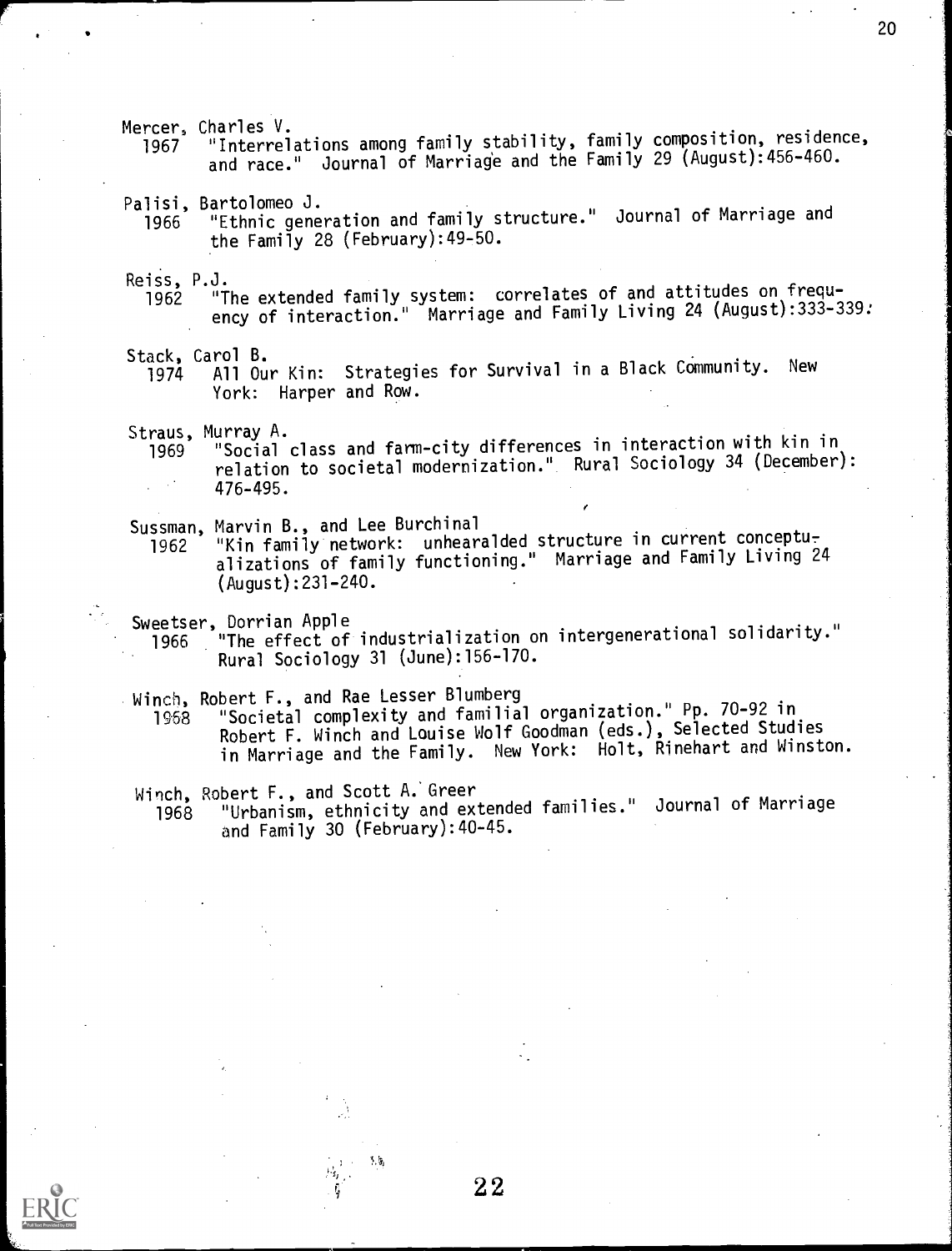#### FOOTNOTES

- 1. In this paper, the term "extended familism" is used to refer to the gamut of behaviors and attitudes of individuals toward their extended kin.
- 2. In this paper, "rural-urban differences" refers to any variation along the rural-urban continuum, such as between small-urban and large metropolitan centers or between metropolitan and nonmetropolitan centers.
- 3. Neglect of these interests has been a general trend to which there are some notable exceptions, such as Winch and Greer (1968).
- 4. Claude Fischer (1975) presents an intriguing alternative to current ecological and nonecological theories of rural-urban differences in general a subcultural theory of urbanism. His thesis is that "popu-

látion concentration (urbanism) produces a diversity of subcultures, strengthens them, and fosters diffusion among them" (Fischer, 1975:1319). The result is greater unconventionality in urban than rural areas. Although he acknowledges that the more important influences on behavior are nonecological, he argues that ecological factors (i.e., "population density, heterogeneity, and especially size" (Fischer, 1975: 1337)) are necessary for a full understanding of rural-urban differences.

- 5. Differences in social and economic statistics of the study areas shown in reports of the 1970 U.S. census can be compared with differences between similar statistics for the "greater metropolitan core" and "less urbanized nonmetropolitan areas not adjacent to an SMSA" of the U.S. generally shown in Hines, et al., 1975.
- 6. "Communities" in this context connotes open-country, rural areas rather than villages.
- 7. A constant of one-half was added to all cells of the contingency tables. This procedure is advocated by Goodman (n.d.) when cell frequencies are



23